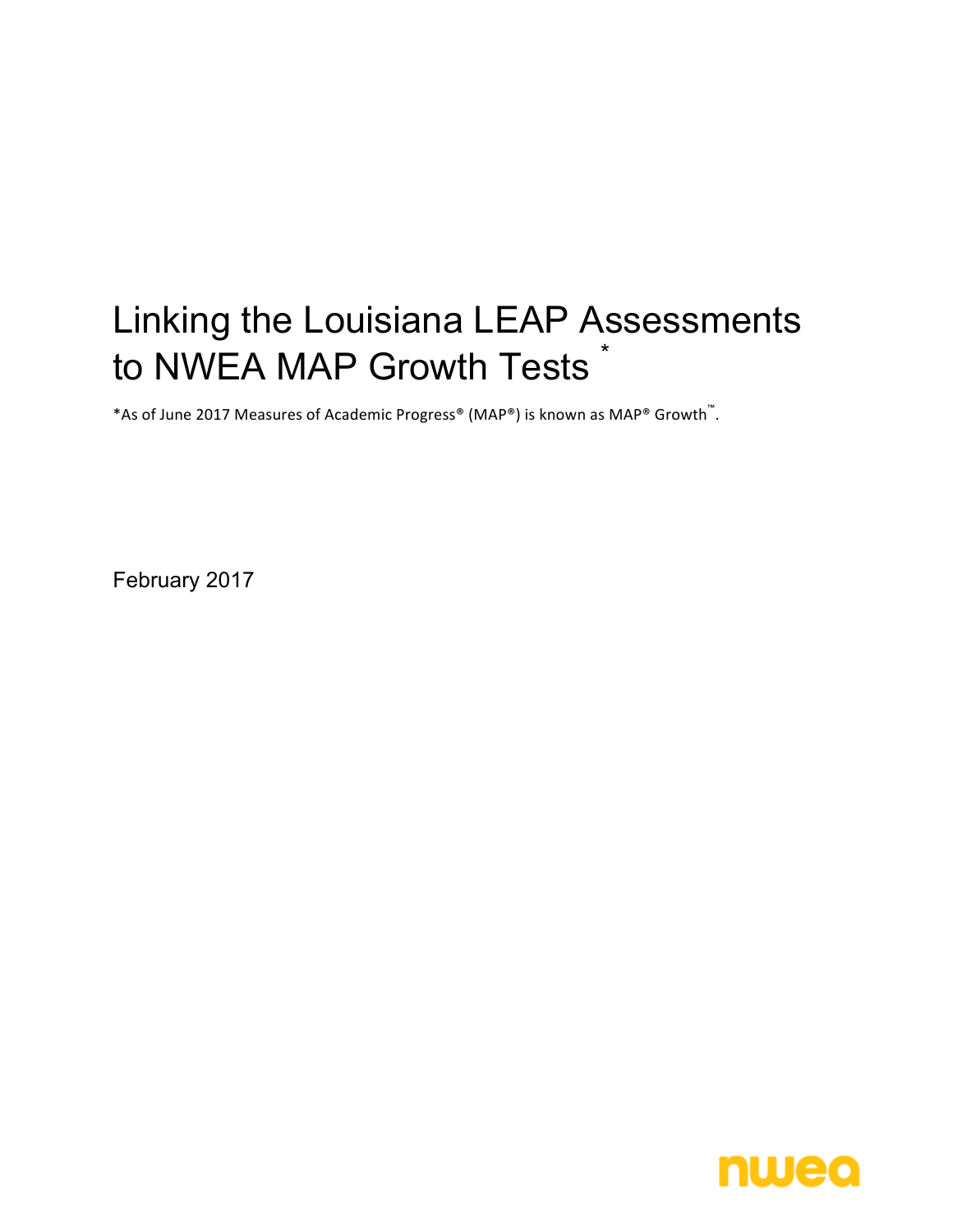## Introduction

Northwest Evaluation Association™ (NWEA™) is committed to providing partners with useful tools to help make inferences from the Measures of Academic Progress<sup>®</sup> (MAP<sup>®</sup>) interim assessment scores. One important tool is the concordance table between MAP and state summative assessments. Concordance tables have been used for decades to relate scores on different tests measuring similar but distinct constructs. These tables, typically derived from statistical linking procedures, provide a direct link between scores on different tests and serve various purposes. Aside from describing how a score on one test relates to performance on another test, they can also be used to identify benchmark scores on one test corresponding to performance categories on another test, or to maintain continuity of scores on a test after the test is redesigned or changed. Concordance tables are helpful for educators, parents, administrators, researchers, and policy makers to evaluate and formulate academic standing and growth. 

Recently, NWEA completed a concordance study to connect the scales of the Louisiana Educational Assessment Program (LEAP) English language arts (ELA) and Mathematics with those of the MAP Reading and MAP for Mathematics assessments. In this report, we present the  $2^{nd}$ through  $8<sup>th</sup>$  grade cut scores on MAP reading and mathematics scales that correspond to the 2016-2017 benchmarks on the LEAP ELA and math tests. Information about the consistency rate of classification based on the estimated MAP cut scores is also provided, along with a series of tables that predict the probability of receiving a Level 4 (i.e., "Mastery") or higher performance designation on the LEAP assessments, based on the observed MAP scores taken during the same school year. A detailed description of the data and analysis method used in this study is provided in the Appendix.

# Overview of Assessments

LEAP includes a series of achievement tests aligned to the Louisiana academic content standards in ELA, mathematics, and social studies. LEAP tests can be delivered online or in the paper-and-pencil form. For each grade and subject, there are four cut scores that distinguish between performance levels: Level 1: *Unsatisfactory*, Level 2: *Approaching Basic*, Level 3: *Basic*, Level 4: *Mastery*, and Level 5: *Advanced*. The Level 4 cut score demarks the minimum level of performance considered to be "proficient" for accountability purposes.

MAP tests are vertically scaled interim assessments that are administered in the form of a computerized adaptive test (CAT). MAP tests are constructed to measure student achievement from Grades K to 12 in math, reading, language usage, and science and are aligned to the Louisiana state standards. Unlike LEAP, MAP assessments are vertically scaled across grades, a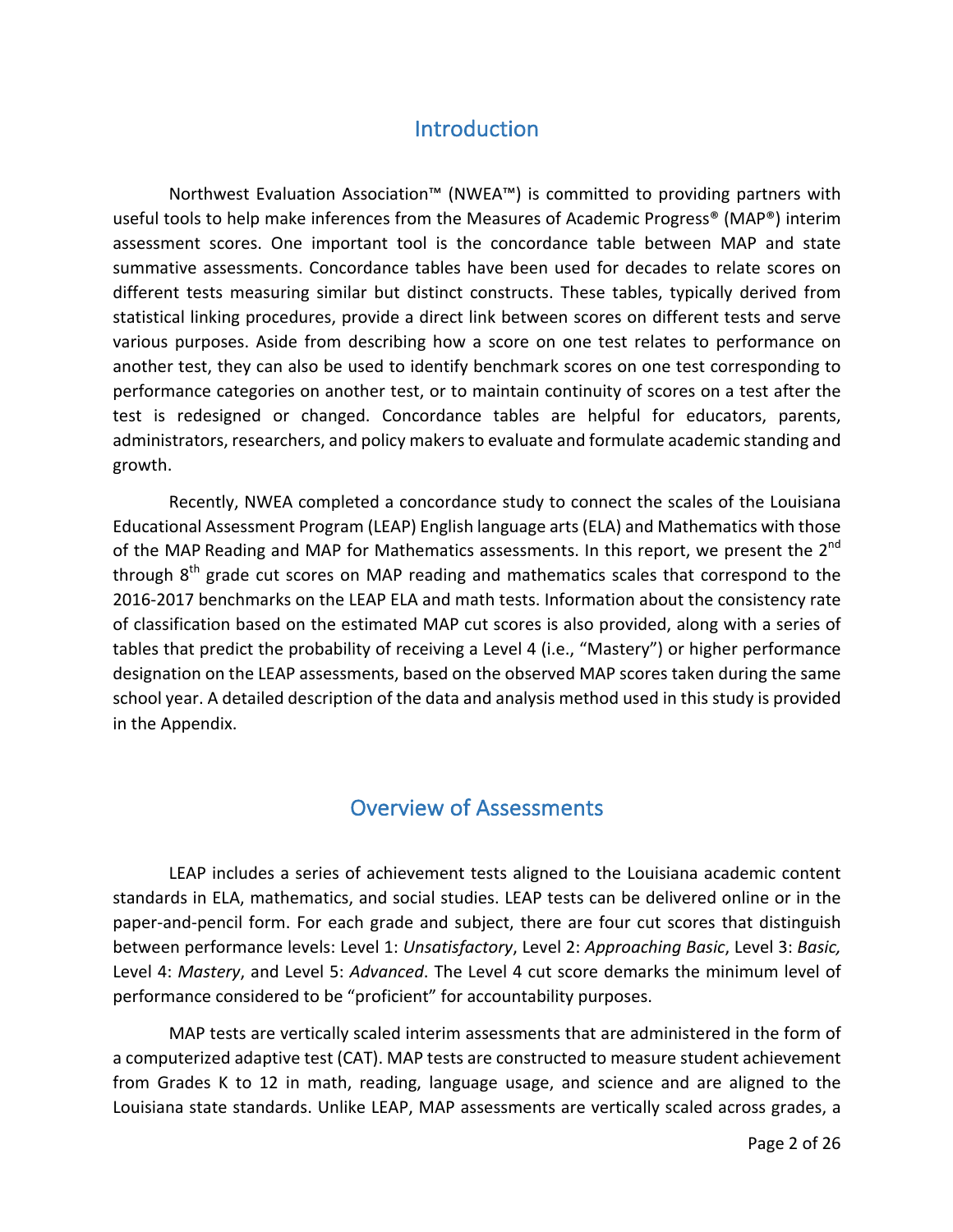feature that supports direct measurement of academic growth and change. MAP scores are reported on a Rasch Unit (RIT) scale with a range from 100 to 350. Each subject has its own RIT scale. 

To aid interpretation of MAP scores, NWEA periodically conducts norming studies of student and school performance on MAP. For example, the 2015 RIT Scale norming study (Thum & Hauser, 2015) employed multi-level growth models on nearly 500,000 longitudinal test scores from over 100,000 students that were weighted to create large, nationally representative norms for math, reading, language usage, and general science.

# Estimated MAP Cut Scores Associated with LEAP Readiness Levels

Tables 1 to 4 report the LEAP scaled scores associated with each of the five performance levels, as well as the estimated score range on the MAP tests associated with each LEAP performance level. Specifically, Tables 1 and 2 apply to MAP scores obtained during the spring testing season for reading and math, respectively. Tables 3 and 4 apply to MAP tests taken in a prior testing season (fall or winter) for reading and math, respectively. The tables also report the percentile rank (based on the *NWEA 2015 MAP Norms*) associated with each estimated MAP cut score. The MAP cut scores can be used to predict students' most probable LEAP performance level, based on their observed MAP scores. For example, a  $6<sup>th</sup>$  grade student who obtained a MAP math score of 240 in the spring testing season is likely to be at the very high end of Level 4 (Mastery) on the LEAP taken during that same testing season (see Table 2). Similarly, a 3<sup>rd</sup> grade student who obtained a MAP reading score of 220 in the fall testing season is likely to be at Level 5 (Advanced) on the LEAP taken in the spring of  $3^{rd}$  grade (see Table 3).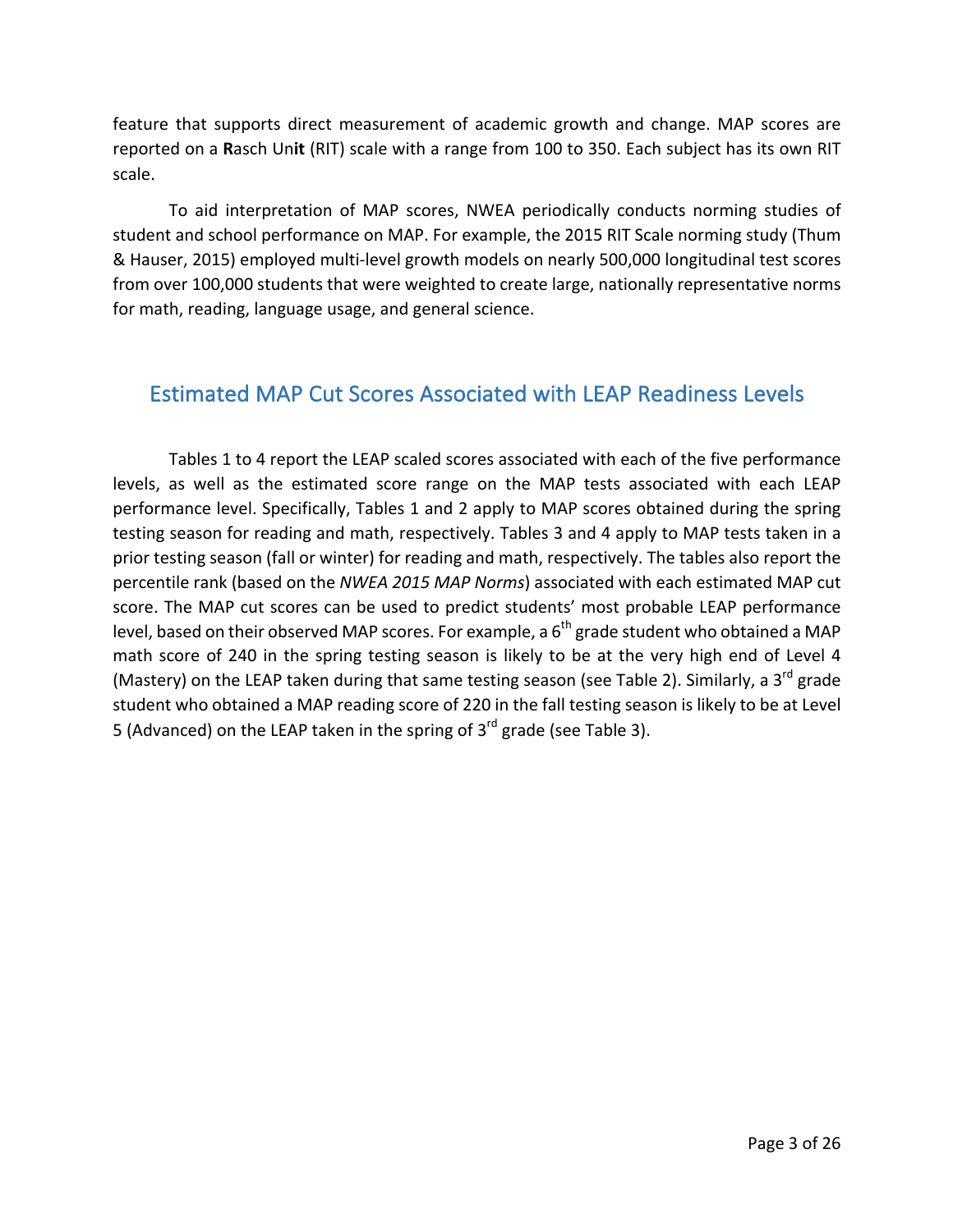# TABLE 1. CONCORDANCE OF PERFORMANCE LEVEL SCORE RANGES BETWEEN LEAP

|                | <b>LEAP</b>    |          |                          |           |              |            |                |            |            |        |
|----------------|----------------|----------|--------------------------|-----------|--------------|------------|----------------|------------|------------|--------|
| Grade          | Level 1        |          | Level 2                  |           | Level 3      |            | Level 4        |            | Level 5    |        |
|                | Unsatisfactory |          | <b>Approaching Basic</b> |           | <b>Basic</b> |            | <b>Mastery</b> |            | Advanced   |        |
| 3              | 650-699        |          | 700-724                  |           | 725-749      |            | 750-809        |            | 810-850    |        |
| 4              | 650-699        |          | 700-724                  |           | 725-749      |            | 750-789        |            | 790-850    |        |
| 5              | 650-699        |          |                          | 700-724   |              | 725-749    |                | 750-798    | 799-850    |        |
| 6              | 650-699        |          | 700-724                  |           | 725-749      |            | 750-789        |            | 790-850    |        |
| 7              | 650-699        |          | 700-724                  |           | 725-749      |            | 750-784        |            | 785-850    |        |
| 8              | 650-699        |          | 700-724                  |           | 725-749      |            | 750-793        |            | 794-850    |        |
|                |                |          |                          |           |              | <b>MAP</b> |                |            |            |        |
|                | Level 1        |          | Level 2                  |           | Level 3      |            | Level 4        |            | Level 5    |        |
| Grade          | Unsatisfactory |          | <b>Approaching Basic</b> |           | <b>Basic</b> |            | Mastery        |            | Advanced   |        |
|                | <b>RIT</b>     | %ile     | <b>RIT</b>               | %ile      | <b>RIT</b>   | %ile       | <b>RIT</b>     | %ile       | <b>RIT</b> | %ile   |
| $\overline{2}$ | 100-170        | $1 - 11$ | 171-181                  | 12-31     | 182-191      | 32-57      | 192-213        | 58-94      | 214-350    | 95-99  |
| 3              | 100-180        | $1 - 11$ | 181-191                  | 12-31     | 192-201      | 32-57      | 202-223        | 58-95      | 224-350    | 95-99  |
| 4              | 100-179        | $1 - 3$  | 180-195                  | $4 - 24$  | 196-207      | 25-54      | 208-223        | 55-88      | 224-350    | 89-99  |
| 5              | 100-184        | $1 - 3*$ | 185-200                  | $3*-22$   | 201-213      | 23-54      | 214-232        | $55 - 91*$ | 233-350    | 91*-99 |
| 6              | 100-184        | $1 - 1*$ | 185-202                  | $1* - 18$ | 203-216      | 19-52      | 217-232        | 53-87      | 233-350    | 88-99  |
| $\overline{7}$ | 100-194        | $1 - 5$  | 195-207                  | $6 - 24$  | 208-218      | $25 - 50$  | 219-231        | 51-81      | 232-350    | 82-99  |
| 8              | 100-192        | $1 - 3$  | 193-208                  | $4 - 23$  | 209-220      | 24-51      | 221-238        | 52-87      | 239-350    | 88-99  |

#### ELA AND MAP READING (WHEN MAP IS TAKEN IN SPRING)

*Notes.* 1. %ile=percentile.

2. Bolded numbers indicate the cut scores considered to be at least "proficient" for accountability purposes.

3. High-lighted text denotes Grade 2 benchmarks are extrapolated from Grade 3 cut scores.

4. \* reflects occasional departure from one-to-one correspondence between RITs and percentiles due to the larger range of the RIT scale relative to the percentile scale.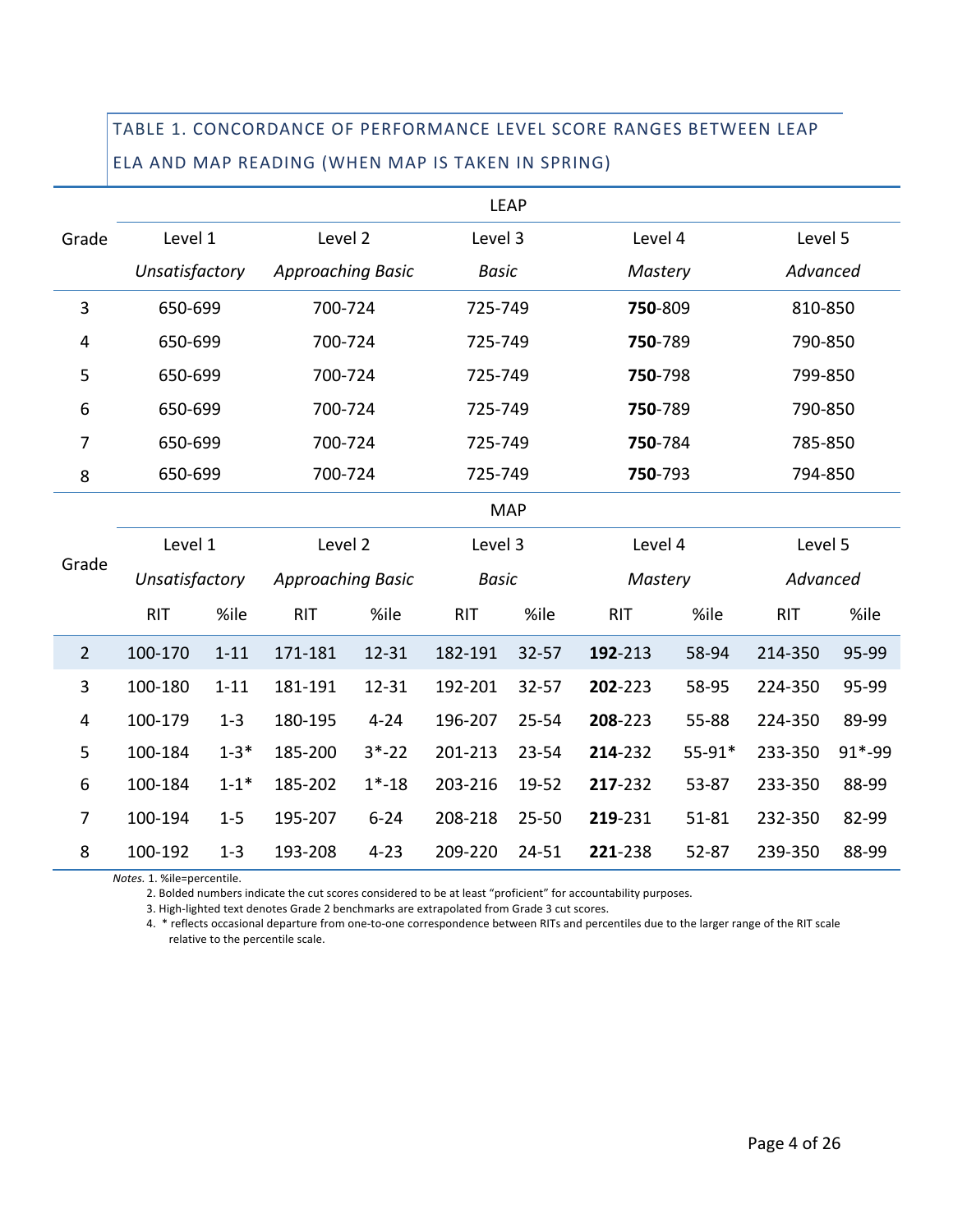# TABLE 2. CONCORDANCE OF PERFORMANCE LEVEL SCORE RANGES BETWEEN LEAP AND MAP MATH (WHEN MAP IS TAKEN IN SPRING)

|                |                |          |                          |           | <b>LEAP</b>  |           |            |         |            |       |
|----------------|----------------|----------|--------------------------|-----------|--------------|-----------|------------|---------|------------|-------|
| Grade          | Level 1        | Level 2  |                          |           | Level 3      |           | Level 4    | Level 5 |            |       |
|                | Unsatisfactory |          | <b>Approaching Basic</b> |           | <b>Basic</b> |           | Mastery    |         | Advanced   |       |
| 3              | 650-699        |          | 700-724                  |           | 725-749      |           | 750-789    |         | 790-850    |       |
| 4              | 650-699        |          | 700-724                  |           | 725-749      |           | 750-795    |         | 796-850    |       |
| 5              | 650-699        |          | 700-724                  |           | 725-749      |           | 750-789    |         | 790-850    |       |
| 6              | 650-699        |          | 700-724                  |           | 725-749      |           | 750-787    |         | 788-850    |       |
| $\overline{7}$ | 650-699        |          | 700-724                  |           | 725-749      |           | 750-785    |         | 786-850    |       |
| 8              | 650-699        |          | 700-724                  |           | 725-749      |           | 750-800    |         | 801-850    |       |
|                |                |          |                          |           | <b>MAP</b>   |           |            |         |            |       |
|                | Level 1        |          | Level 2                  |           | Level 3      |           | Level 4    |         | Level 5    |       |
| Grade          | Unsatisfactory |          | <b>Approaching Basic</b> |           | <b>Basic</b> |           | Mastery    |         | Advanced   |       |
|                | <b>RIT</b>     | %ile     | <b>RIT</b>               | %ile      | <b>RIT</b>   | %ile      | <b>RIT</b> | %ile    | <b>RIT</b> | %ile  |
| $\overline{2}$ | 100-167        | $1 - 3$  | 168-179                  | $4 - 17$  | 180-188      | 18-39     | 189-201    | 40-75   | 202-350    | 76-99 |
| 3              | 100-179        | $1 - 4*$ | 180-190                  | $4* - 17$ | 191-200      | 18-41     | 201-213    | 42-76   | 214-350    | 77-99 |
| 4              | 100-185        | $1 - 3*$ | 186-199                  | $3*-17$   | 200-210      | 18-42     | 211-227    | 43-82   | 228-350    | 83-99 |
| 5              | 100-192        | $1 - 3$  | 193-208                  | $4 - 21$  | 209-222      | $22 - 52$ | 223-238    | 53-85   | 239-350    | 86-99 |
| 6              | 100-195        | $1 - 3$  | 196-213                  | $4 - 23$  | 214-227      | 24-55     | 228-244    | 56-87   | 245-350    | 88-99 |
| $\overline{7}$ | 100-195        | $1 - 3*$ | 196-217                  | $3*-26$   | 218-233      | 27-60     | 234-251    | 61-90   | 252-350    | 91-99 |
| 8              | 100-207        | $1 - 11$ | 208-221                  | 12-31     | 222-233      | 32-55     | 234-254    | 56-89   | 255-350    | 90-99 |

*Notes.* 1. %ile=percentile.

2. Bolded numbers indicate the cut scores considered to be at least "proficient" for accountability purposes.

3. High-lighted text denotes Grade 2 benchmarks are extrapolated from Grade 3 cut scores.

4. \* reflects occasional departure from one-to-one correspondence between RITs and percentiles due to the larger range of the RIT scale relative to the percentile scale.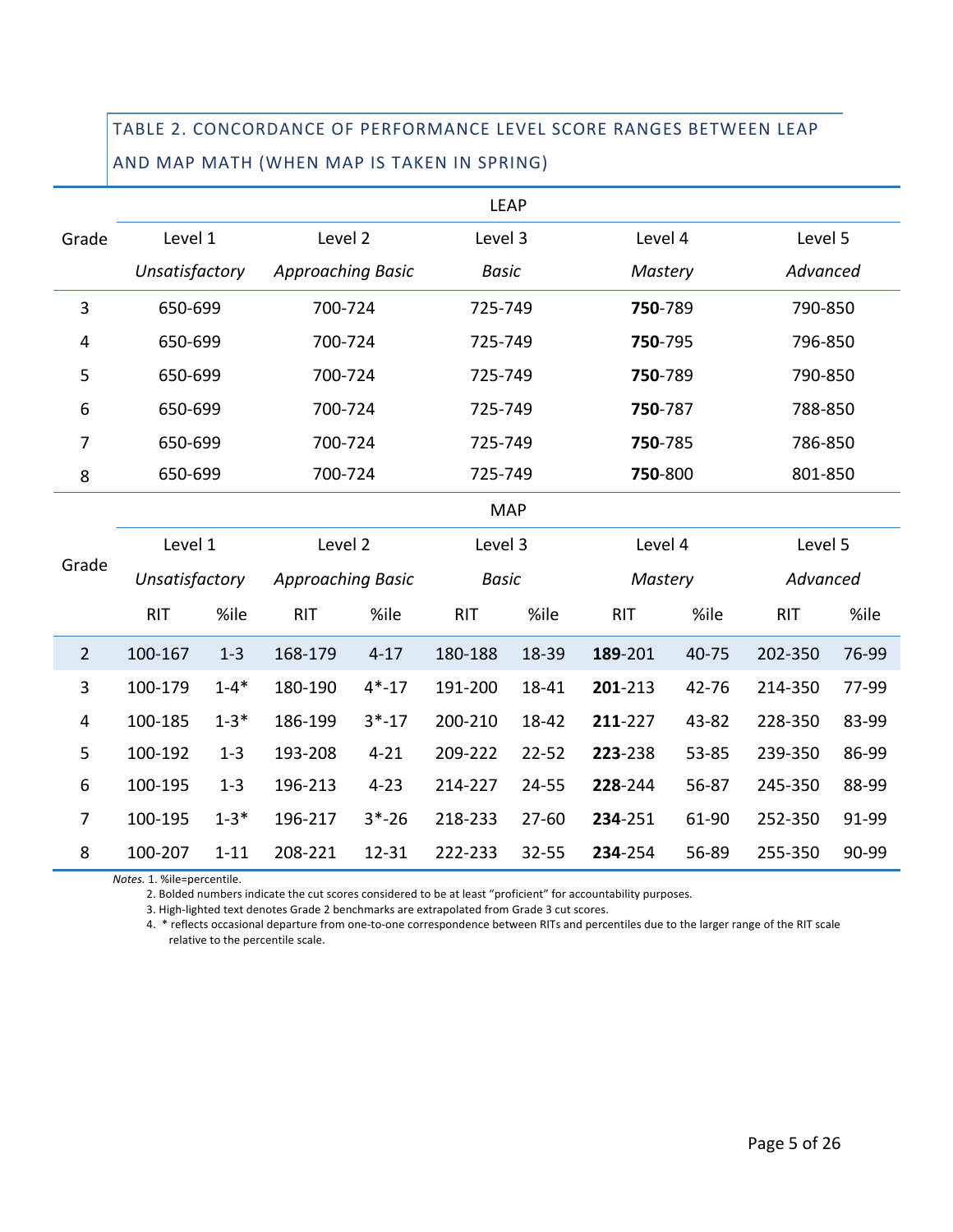### TABLE 3. CONCORDANCE OF PERFORMANCE LEVEL SCORE RANGES BETWEEN LEAP ELA AND MAP READING (WHEN MAP IS TAKEN IN FALL OR WINTER PRIOR TO SPRING LEAP TESTS)

|                |                |          |                          |           | <b>LEAP</b>       |           |            |        |            |        |  |
|----------------|----------------|----------|--------------------------|-----------|-------------------|-----------|------------|--------|------------|--------|--|
| Grade          | Level 1        |          | Level 2                  |           | Level 3           |           | Level 4    |        | Level 5    |        |  |
|                | Unsatisfactory |          | <b>Approaching Basic</b> |           | <b>Basic</b>      |           | Mastery    |        | Advanced   |        |  |
| 3              | 650-699        |          | 700-724                  |           | 725-749           |           | 750-809    |        | 810-850    |        |  |
| 4              | 650-699        |          | 700-724                  |           | 725-749           |           | 750-789    |        | 790-850    |        |  |
| 5              | 650-699        |          | 700-724                  |           | 725-749           |           | 750-798    |        | 799-850    |        |  |
| 6              | 650-699        |          | 700-724                  |           | 725-749           |           | 750-789    |        | 790-850    |        |  |
| 7              | 650-699        |          | 700-724                  |           | 725-749           |           | 750-784    |        | 785-850    |        |  |
| 8              | 650-699        |          | 700-724                  |           | 725-749           |           | 750-793    |        | 794-850    |        |  |
|                |                |          |                          |           | <b>MAP FALL</b>   |           |            |        |            |        |  |
|                | Level 1        |          | Level 2                  |           | Level 3           |           | Level 4    |        | Level 5    |        |  |
| Grade          | Unsatisfactory |          | <b>Approaching Basic</b> |           | <b>Basic</b>      |           | Mastery    |        | Advanced   |        |  |
|                | <b>RIT</b>     | %ile     | <b>RIT</b>               | %ile      | <b>RIT</b>        | %ile      | <b>RIT</b> | %ile   | <b>RIT</b> | %ile   |  |
| $\overline{2}$ | 100-153        | $1 - 8$  | 154-166                  | $9 - 29$  | 167-178           | 30-59     | 179-204    | 60-97* | 205-350    | 97*-99 |  |
| 3              | 100-166        | $1-8$    | 167-179                  | $9 - 28$  | 180-191           | 29-58     | 192-217    | 59-96  | 218-350    | 97-99  |  |
| 4              | 100-167        | $1 - 2*$ | 168-186                  | $2*-22$   | 187-199           | 23-53     | 200-218    | 54-90  | 219-350    | 91-99  |  |
| 5              | 100-174        | $1 - 1$  | 175-192                  | $2 - 19$  | 193-207           | 20-54     | 208-229    | 55-94* | 230-350    | 94*-99 |  |
| 6              | 100-174        | $1 - 1*$ | 175-195                  | $1* - 14$ | 196-211           | 15-51     | 212-230    | 52-90  | 231-350    | 91-99  |  |
| $\overline{7}$ | 100-187        | $1 - 3$  | 188-202                  | $4 - 21$  | 203-214           | 22-50     | 215-229    | 51-83  | 230-350    | 84-99  |  |
| 8              | 100-185        | $1 - 2*$ | 186-203                  | $2*-19$   | 204-217           | 20-50     | 218-236    | 51-88  | 237-350    | 89-99  |  |
|                |                |          |                          |           | <b>MAP WINTER</b> |           |            |        |            |        |  |
| Grade          | Level 1        |          | Level 2                  |           | Level 3           |           | Level 4    |        | Level 5    |        |  |
|                | Unsatisfactory |          | <b>Approaching Basic</b> |           | <b>Basic</b>      |           | Mastery    |        | Advanced   |        |  |
|                | <b>RIT</b>     | %ile     | <b>RIT</b>               | %ile      | <b>RIT</b>        | %ile      | <b>RIT</b> | %ile   | <b>RIT</b> | %ile   |  |
| $\overline{2}$ | 100-164        | $1-9$    | 165-176                  | 10-30     | 177-187           | 31-58     | 188-210    | 59-96* | 211-350    | 96*-99 |  |
| 3              | 100-176        | $1 - 10$ | 177-187                  | 11-29     | 188-198           | 30-57     | 199-222    | 58-96* | 223-350    | 96*-99 |  |
| 4              | 100-175        | $1 - 3*$ | 176-192                  | $3*-22$   | 193-205           | 23-55     | 206-222    | 56-89  | 223-350    | 90-99  |  |
| 5              | 100-180        | $1 - 2*$ | 181-197                  | $2*-20$   | 198-211           | 21-54     | 212-231    | 55-93* | 232-350    | 93*-99 |  |
| 6              | 100-181        | $1 - 1*$ | 182-200                  | $1* - 17$ | 201-215           | 18-53     | 216-231    | 54-88  | 232-350    | 89-99  |  |
| 7              | 100-192        | $1 - 5*$ | 193-205                  | $5*-22$   | 206-217           | $23 - 51$ | 218-230    | 52-81  | 231-350    | 82-99  |  |
| 8              | 100-190        | $1 - 3*$ | 191-207                  | $3*-22$   | 208-219           | 23-51     | 220-237    | 52-88  | 238-350    | 89-99  |  |

*Notes.* 1. %ile=percentile.

2. Bolded numbers indicate the cut scores considered to be at least "proficient" for accountability purposes.

3. High-lighted text denotes Grade 2 benchmarks are extrapolated from Grade 3 cut scores.

4. \* reflects occasional departure from one-to-one correspondence between RITs and percentiles due to the larger range of the RIT scale relative to the percentile scale.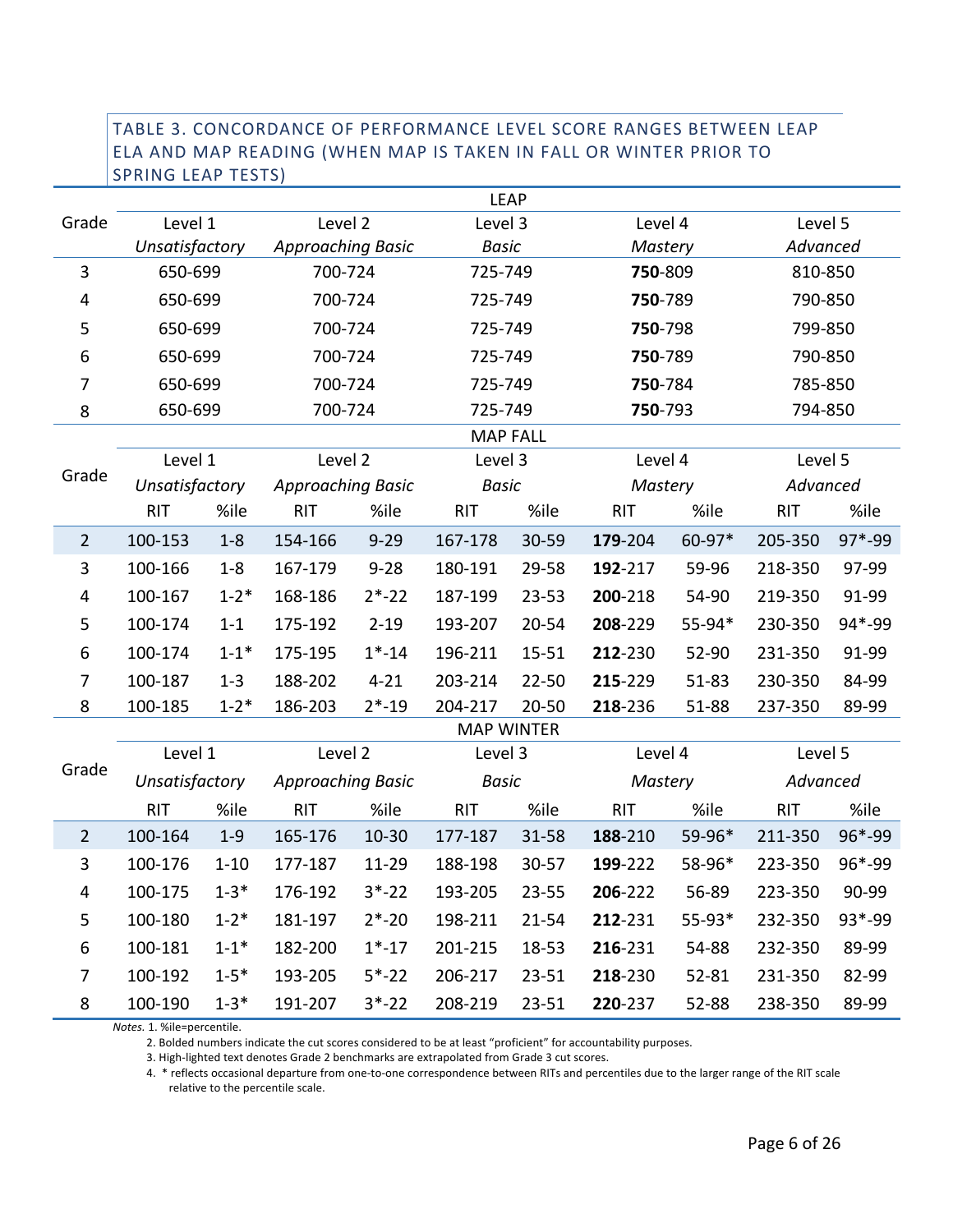## TABLE 4. CONCORDANCE OF PERFORMANCE LEVEL SCORE RANGES BETWEEN LEAP AND MAP MATH (WHEN MAP IS TAKEN IN FALL OR WINTER PRIOR TO SPRING LEAP TESTS)

|                |                |          |                          |           |              | <b>LEAP</b>       |                |         |            |       |  |
|----------------|----------------|----------|--------------------------|-----------|--------------|-------------------|----------------|---------|------------|-------|--|
| Grade          | Level 1        |          | Level 2                  |           | Level 3      |                   | Level 4        |         | Level 5    |       |  |
|                | Unsatisfactory |          | <b>Approaching Basic</b> |           | <b>Basic</b> |                   | <b>Mastery</b> |         | Advanced   |       |  |
| 3              | 650-699        |          | 700-724                  |           | 725-749      |                   | 750-789        |         | 790-850    |       |  |
| 4              | 650-699        |          | 700-724                  |           | 725-749      |                   | 750-795        |         | 796-850    |       |  |
| 5              | 650-699        |          | 700-724                  |           |              | 725-749           |                | 750-789 | 790-850    |       |  |
| 6              | 650-699        |          | 700-724                  |           | 725-749      |                   | 750-787        |         | 788-850    |       |  |
| 7              | 650-699        |          | 700-724                  |           | 725-749      |                   | 750-785        |         | 786-850    |       |  |
| 8              | 650-699        |          | 700-724                  |           | 725-749      |                   | 750-800        |         | 801-850    |       |  |
|                |                |          |                          |           |              | <b>MAP FALL</b>   |                |         |            |       |  |
|                | Level 1        |          | Level 2                  |           | Level 3      |                   | Level 4        |         | Level 5    |       |  |
| Grade          | Unsatisfactory |          | <b>Approaching Basic</b> |           | <b>Basic</b> |                   | Mastery        |         | Advanced   |       |  |
|                | <b>RIT</b>     | %ile     | <b>RIT</b>               | %ile      |              | %ile              | <b>RIT</b>     | %ile    | <b>RIT</b> | %ile  |  |
| $\overline{2}$ | 100-148        | $1 - 1*$ | 149-162                  | $1* - 13$ | 163-172      | 14-36             | 173-187        | 37-78   | 188-350    | 79-99 |  |
| 3              | 100-164        | $1 - 2*$ | 165-176                  | $2*-14$   | 177-187      | 15-41             | 188-201        | 42-80   | 202-350    | 81-99 |  |
| 4              | 100-173        | $1 - 1$  | 174-187                  | $2 - 14$  | 188-198      | 15-40             | 199-216        | 41-85   | 217-350    | 86-99 |  |
| 5              | 100-182        | $1 - 2*$ | 183-198                  | $2*-18$   | 199-212      | 19-52             | 213-228        | 53-87   | 229-350    | 88-99 |  |
| 6              | 100-187        | $1 - 2$  | 188-205                  | $3 - 21$  | 206-219      | 22-54             | 220-237        | 55-89   | 238-350    | 90-99 |  |
| $\overline{7}$ | 100-189        | $1 - 2*$ | 190-211                  | $2*-25$   | 212-227      | 26-61             | 228-245        | 62-91   | 246-350    | 92-99 |  |
| 8              | 100-202        | $1-9$    | 203-216                  | 10-29     | 217-228      | 30-54             | 229-250        | 55-91   | 251-350    | 92-99 |  |
|                |                |          |                          |           |              | <b>MAP WINTER</b> |                |         |            |       |  |
| Grade          | Level 1        |          | Level 2                  |           | Level 3      |                   | Level 4        |         | Level 5    |       |  |
|                | Unsatisfactory |          | <b>Approaching Basic</b> |           | <b>Basic</b> |                   | Mastery        |         | Advanced   |       |  |
|                | <b>RIT</b>     | %ile     | <b>RIT</b>               | %ile      | <b>RIT</b>   | %ile              | <b>RIT</b>     | %ile    | <b>RIT</b> | %ile  |  |
| $\overline{2}$ | 100-160        | $1 - 2*$ | 161-173                  | $2*-16$   | 174-182      | 17-38             | 183-196        | 39-77   | 197-350    | 78-99 |  |
| 3              | 100-173        | $1 - 3*$ | 174-184                  | $3*-15$   | 185-195      | 16-41             | 196-208        | 42-78   | 209-350    | 79-99 |  |
| 4              | 100-180        | $1 - 2*$ | 181-194                  | $2*-15$   | 195-205      | 16-41             | 206-222        | 42-83   | 223-350    | 84-99 |  |
| 5              | 100-188        | $1 - 3*$ | 189-204                  | $3*-20$   | 205-218      | $21 - 53$         | 219-234        | 54-87   | 235-350    | 88-99 |  |
| 6              | 100-192        | $1 - 3*$ | 193-210                  | $3*-23$   | 211-224      | 24-56             | 225-241        | 57-88   | 242-350    | 89-99 |  |
| $\overline{7}$ | 100-193        | $1 - 2$  | 194-215                  | $3 - 26$  | 216-231      | $27 - 62$         | 232-249        | 63-91   | 250-350    | 92-99 |  |
| 8              | 100-205        | $1 - 9$  | 206-219                  | $10 - 29$ | 220-231      | 30-55             | 232-252        | 56-89   | 253-350    | 90-99 |  |

*Notes.* 1. %ile=percentile.

2. Bolded numbers indicate the cut scores considered to be at least "proficient" for accountability purposes.

3. High-lighted text denotes Grade 2 benchmarks are extrapolated from Grade 3 cut scores.

4. \* reflects occasional departure from one-to-one correspondence between RITs and percentiles due to the larger range of the RIT scale relative to the percentile scale.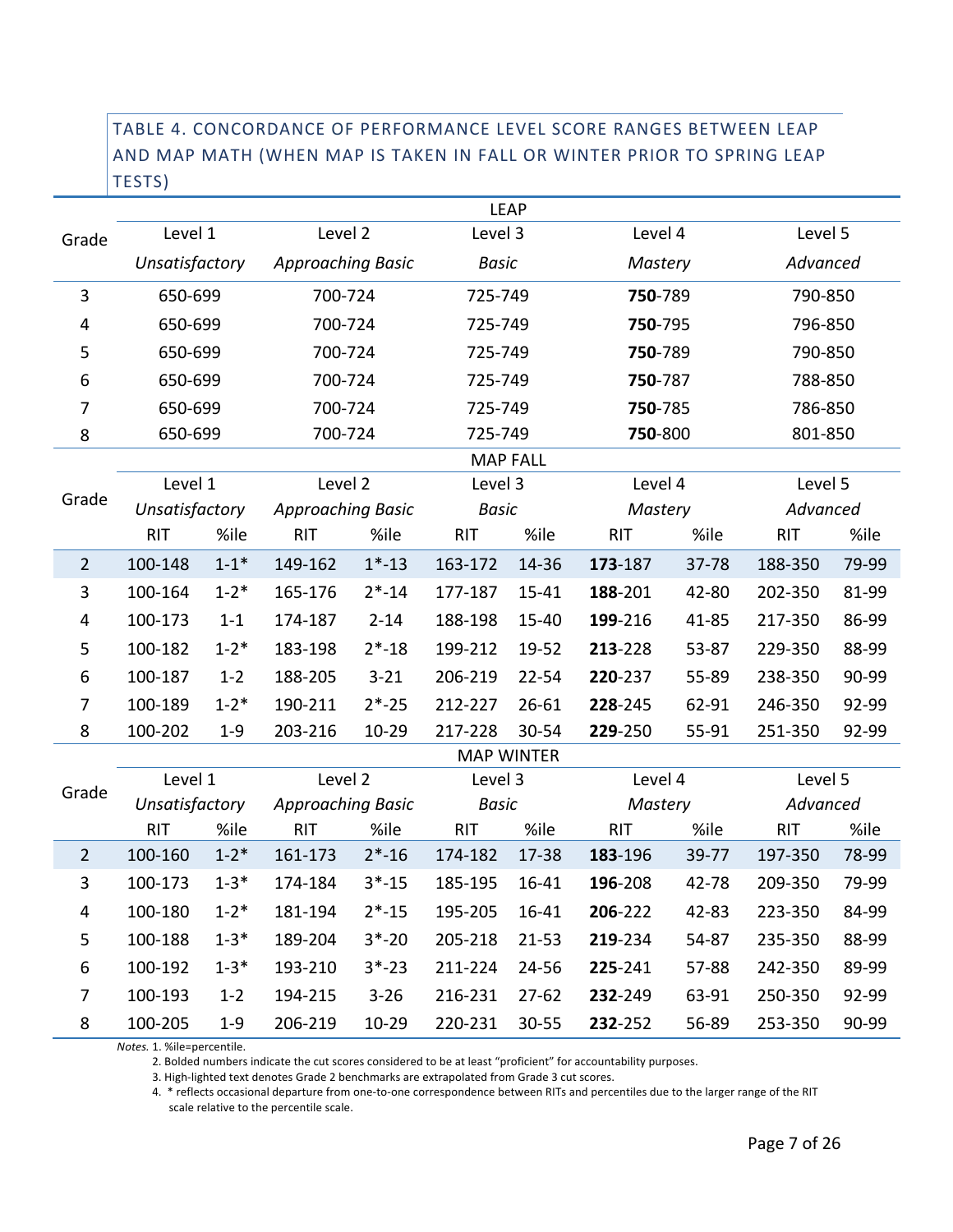# Consistency Rate of Classification

Consistency rate of classification (Pommerich, Hanson, Harris, & Sconing, 2004), expressed in the form of a rate between 0 and 1, provides a means to measure the departure from equity for concordances (Hanson et al., 2001). This index can also be used as an indicator for the predictive validity of the MAP tests, i.e., how accurately the MAP scores can predict a student's proficiency status in the LEAP test. For each pair of concordant scores, a classification is considered consistent if the examinee is classified into the same performance category regardless of the test used for making a decision. Consistency rate provided in this report can be calculated as, for the "mastery" performance category concordant scores, the percentage of examinees who score at or above both concordant scores plus the percentage of examinees who score below both concordant scores on each test. Higher consistency rate indicates stronger congruence between LEAP and MAP cut scores. The results in Table 5 demonstrate that MAP reading scores can consistently classify students' proficiency (Level 4 or higher) status on LEAP ELA test 79-83% of the time, and MAP math scores can consistently classify students on LEAP math test 85-90% of the time. Those numbers are high suggesting that both MAP reading and math tests are great predictors of the students' proficiency status on the LEAP tests.

|       |                    | <b>ELA/Reading</b> |                  | <b>Math</b>        |                  |                  |  |  |  |
|-------|--------------------|--------------------|------------------|--------------------|------------------|------------------|--|--|--|
| Grade | <b>Consistency</b> |                    | <b>False</b>     | <b>Consistency</b> |                  | <b>False</b>     |  |  |  |
|       | Rate               | <b>Positives</b>   | <b>Negatives</b> | Rate               | <b>Positives</b> | <b>Negatives</b> |  |  |  |
| 3     | 0.83               | 0.09               | 0.08             | 0.85               | 0.07             | 0.08             |  |  |  |
| 4     | 0.82               | 0.10               | 0.08             | 0.87               | 0.08             | 0.05             |  |  |  |
| 5     | 0.82               | 0.09               | 0.09             | 0.87               | 0.06             | 0.07             |  |  |  |
| 6     | 0.79               | 0.11               | 0.10             | 0.88               | 0.06             | 0.06             |  |  |  |
| 7     | 0.80               | 0.11               | 0.09             | 0.90               | 0.05             | 0.05             |  |  |  |
| 8     | 0.80               | 0.11               | 0.09             | 0.86               | 0.07             | 0.07             |  |  |  |

#### TABLE 5. CONSISTENCY RATE OF CLASSIFICATION FOR MAP AND LEAP LEVEL 4

#### EQUIPERCENTILE CONCORDANCES

## Proficiency Projection

Proficiency projection tells how likely a student is classified as "mastery" on LEAP tests based on his/her observed MAP scores. The conditional growth norms provided in the 2015 MAP Norms were used to calculate this information (Thum & Hauser, 2015). The results of proficiency projection and corresponding probability of achieving "mastery" on the LEAP tests are presented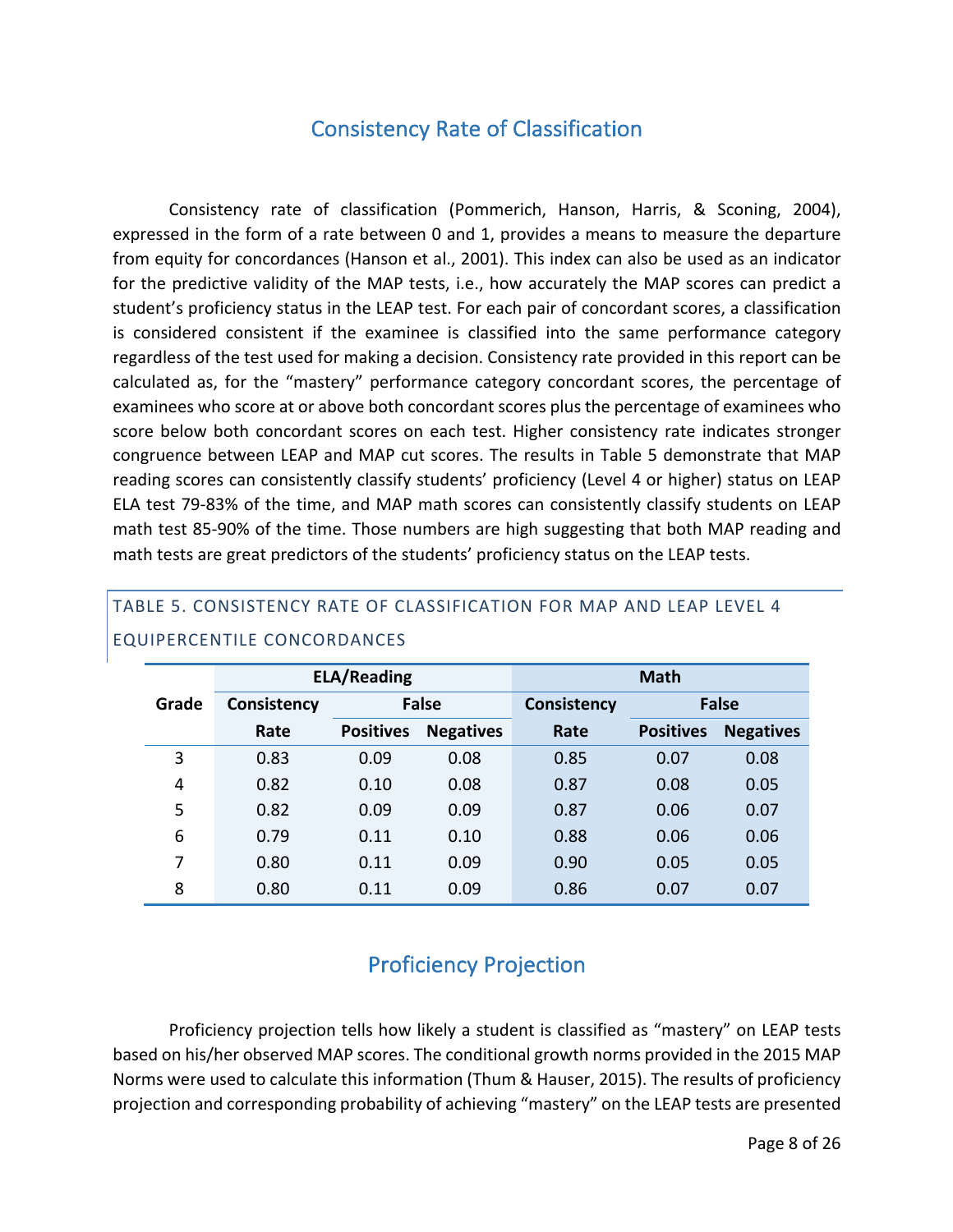in Tables 6 to 8. These tables estimate the probability of scoring at Level 4 or above on LEAP in the spring and the prior fall or winter testing season. For example, if a  $3<sup>rd</sup>$  grade student obtained a MAP math score of 199 in the fall, the probability of obtaining a Level 4 or higher LEAP score in the spring of  $3^{rd}$  grade is 80%. Table 6 presents the estimated probability of meeting Level 4 benchmark when MAP is taken in the spring, whereas Tables 7 and 8 present the estimated probability of meeting Level 4 benchmark when MAP is taken in the fall or winter prior to taking the LEAP tests.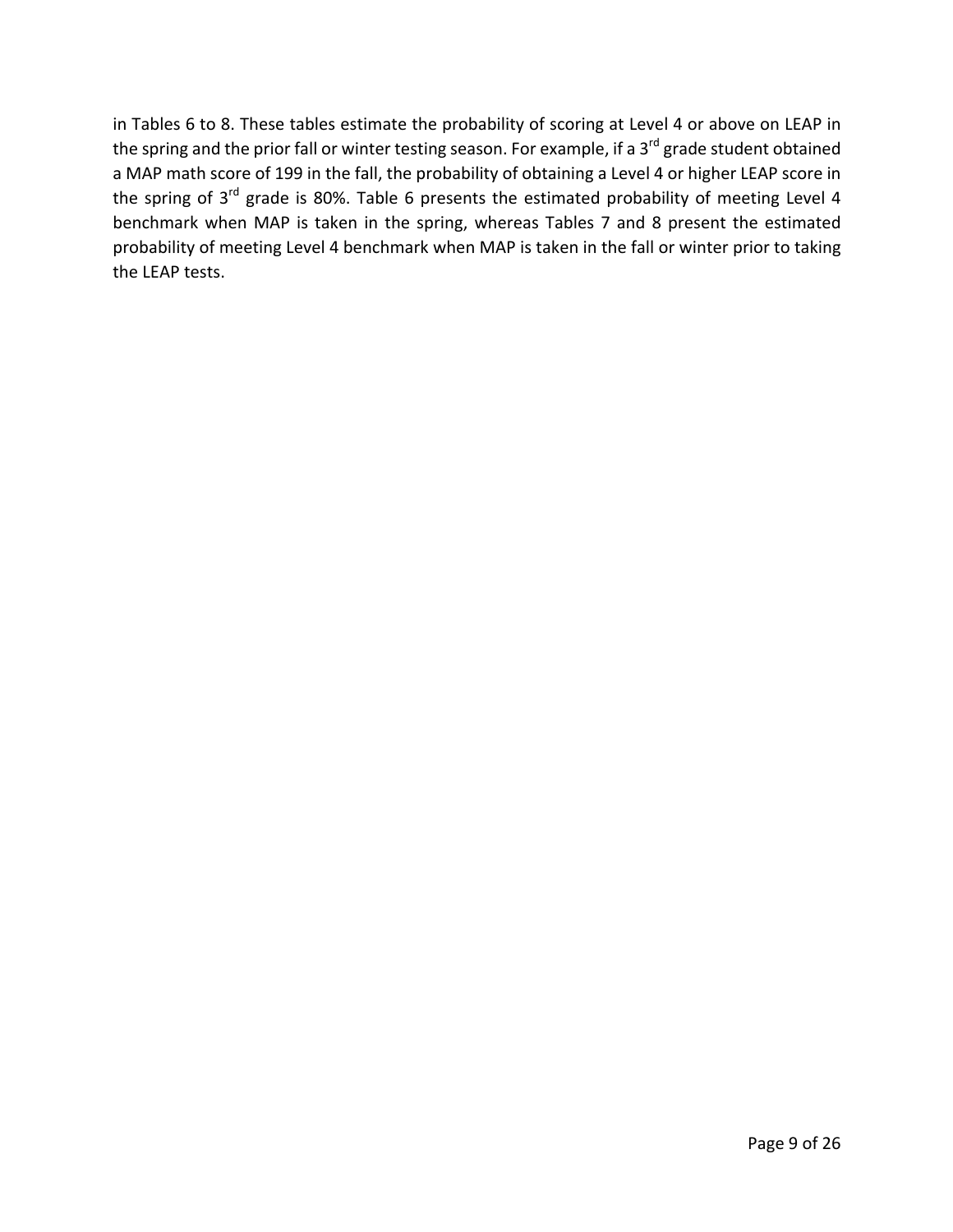## TABLE 6. PROFICIENCY PROJECTION AND PROBABILITY FOR PASSING LEAP LEVEL 4 (MASTERY) WHEN MAP IS TAKEN IN THE SPRING

| Grade                   |              |               | <b>ELA/Reading</b> |                              |        | Math         |               |                  |                              |        |  |
|-------------------------|--------------|---------------|--------------------|------------------------------|--------|--------------|---------------|------------------|------------------------------|--------|--|
|                         | <b>Start</b> | <b>RIT</b>    |                    | <b>Projected Proficiency</b> |        | <b>Start</b> | <b>RIT</b>    |                  | <b>Projected Proficiency</b> |        |  |
|                         | %ile         | <b>Spring</b> | Cut Score          | Level 4                      | Prob.  | %ile         | <b>Spring</b> | <b>Cut Score</b> | Level 4                      | Prob.  |  |
|                         | 5            | 164           | 192                | No                           | < 0.01 | 5            | 170           | 189              | No                           | < 0.01 |  |
|                         | 10           | 169           | 192                | No                           | < 0.01 | 10           | 175           | 189              | No                           | < 0.01 |  |
|                         | 15           | 173           | 192                | No                           | < 0.01 | 15           | 178           | 189              | No                           | < 0.01 |  |
|                         | 20           | 176           | 192                | No                           | < 0.01 | 20           | 181           | 189              | No                           | < 0.01 |  |
|                         | 25           | 178           | 192                | No                           | < 0.01 | 25           | 183           | 189              | No                           | 0.02   |  |
|                         | 30           | 181           | 192                | No                           | < 0.01 | 30           | 185           | 189              | No                           | 0.08   |  |
|                         | 35           | 183           | 192                | No                           | < 0.01 | 35           | 187           | 189              | No                           | 0.25   |  |
|                         | 40           | 185           | 192                | No                           | 0.01   | 40           | 189           | 189              | Yes                          | 0.50   |  |
|                         | 45           | 187           | 192                | No                           | 0.06   | 45           | 190           | 189              | Yes                          | 0.63   |  |
| $\overline{\mathbf{2}}$ | 50           | 189           | 192                | No                           | 0.17   | 50           | 192           | 189              | Yes                          | 0.85   |  |
|                         | 55           | 191           | 192                | No                           | 0.38   | 55           | 194           | 189              | Yes                          | 0.96   |  |
|                         | 60           | 193           | 192                | Yes                          | 0.62   | 60           | 196           | 189              | Yes                          | 0.99   |  |
|                         | 65           | 195           | 192                | Yes                          | 0.83   | 65           | 197           | 189              | Yes                          | >0.99  |  |
|                         | 70           | 197           | 192                | Yes                          | 0.94   | 70           | 199           | 189              | Yes                          | >0.99  |  |
|                         | 75           | 199           | 192                | Yes                          | 0.99   | 75           | 201           | 189              | Yes                          | >0.99  |  |
|                         | 80           | 201           | 192                | Yes                          | >0.99  | 80           | 204           | 189              | Yes                          | >0.99  |  |
|                         | 85           | 204           | 192                | Yes                          | >0.99  | 85           | 206           | 189              | Yes                          | >0.99  |  |
|                         | 90           | 208           | 192                | Yes                          | >0.99  | 90           | 209           | 189              | Yes                          | >0.99  |  |
|                         | 95           | 214           | 192                | Yes                          | >0.99  | 95           | 214           | 189              | Yes                          | >0.99  |  |
|                         | 5            | 174           | 202                | No                           | < 0.01 | 5            | 181           | 201              | No                           | < 0.01 |  |
|                         | $10\,$       | 179           | 202                | No                           | < 0.01 | 10           | 186           | 201              | No                           | < 0.01 |  |
|                         | 15           | 183           | 202                | No                           | < 0.01 | 15           | 189           | 201              | No                           | < 0.01 |  |
|                         | 20           | 186           | 202                | No                           | < 0.01 | 20           | 192           | 201              | No                           | < 0.01 |  |
|                         | 25           | 188           | 202                | No                           | < 0.01 | 25           | 194           | 201              | No                           | 0.01   |  |
|                         | 30           | 191           | 202                | No                           | < 0.01 | 30           | 196           | 201              | No                           | 0.04   |  |
|                         | 35           | 193           | 202                | No                           | < 0.01 | 35           | 198           | 201              | No                           | 0.15   |  |
|                         | 40           | 195           | 202                | No                           | 0.01   | 40           | 200           | 201              | No                           | 0.37   |  |
|                         | 45           | 197           | 202                | No                           | 0.06   | 45           | 202           | 201              | Yes                          | 0.63   |  |
| 3                       | 50           | 199           | 202                | No                           | 0.17   | 50           | 203           | 201              | Yes                          | 0.75   |  |
|                         | 55           | 201           | 202                | No                           | 0.38   | 55           | 205           | 201              | Yes                          | 0.92   |  |
|                         | 60           | 202           | 202                | Yes                          | 0.50   | 60           | 207           | 201              | Yes                          | 0.98   |  |
|                         | 65           | 204           | 202                | Yes                          | 0.73   | 65           | 209           | 201              | Yes                          | >0.99  |  |
|                         | 70           | 207           | 202                | Yes                          | 0.94   | 70           | 211           | 201              | Yes                          | >0.99  |  |
|                         | 75           | 209           | 202                | Yes                          | 0.99   | 75           | 213           | 201              | Yes                          | >0.99  |  |
|                         | 80           | 211           | 202                | Yes                          | >0.99  | 80           | 215           | 201              | Yes                          | >0.99  |  |
|                         | 85           | 214           | 202                | Yes                          | >0.99  | 85           | 218           | 201              | Yes                          | >0.99  |  |
|                         | 90           | 218           | 202                | Yes                          | >0.99  | 90           | 221           | 201              | Yes                          | >0.99  |  |
|                         | 95           | 223           | 202                | Yes                          | >0.99  | 95           | 226           | 201              | Yes                          | >0.99  |  |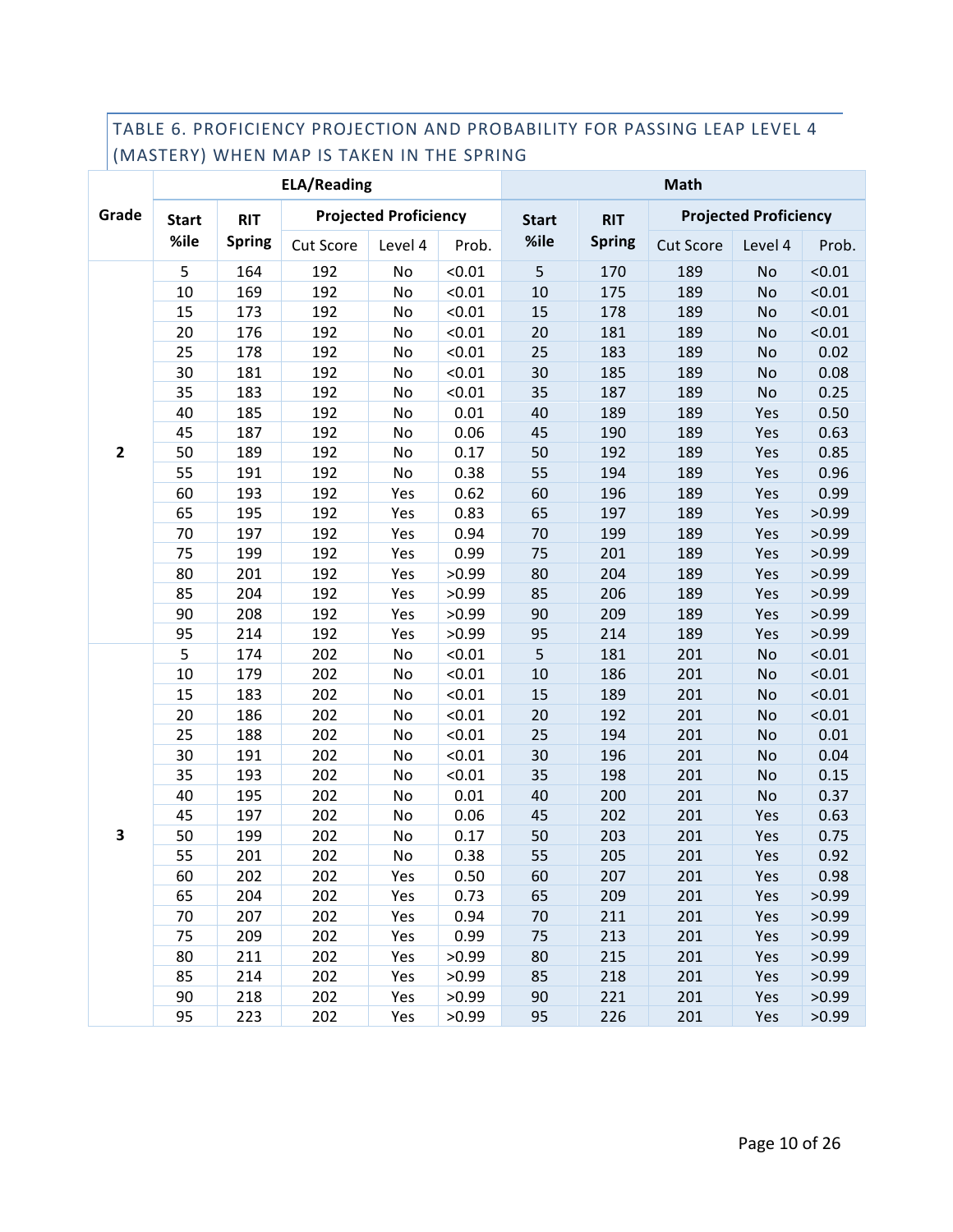# TABLE 6. (CONTINUED)

|       |              |               | <b>ELA/Reading</b> |                              |        |              |               | Math             |                              |        |
|-------|--------------|---------------|--------------------|------------------------------|--------|--------------|---------------|------------------|------------------------------|--------|
| Grade | <b>Start</b> | <b>RIT</b>    |                    | <b>Projected Proficiency</b> |        | <b>Start</b> | <b>RIT</b>    |                  | <b>Projected Proficiency</b> |        |
|       | %ile         | <b>Spring</b> | Cut Score          | Level 4                      | Prob.  | %ile         | <b>Spring</b> | <b>Cut Score</b> | Level 4                      | Prob.  |
|       | 5            | 181           | 208                | No                           | < 0.01 | 5            | 189           | 211              | <b>No</b>                    | < 0.01 |
|       | 10           | 187           | 208                | No                           | < 0.01 | 10           | 194           | 211              | No                           | < 0.01 |
|       | 15           | 190           | 208                | No                           | < 0.01 | 15           | 198           | 211              | No                           | < 0.01 |
|       | 20           | 193           | 208                | No                           | < 0.01 | 20           | 201           | 211              | No                           | < 0.01 |
|       | 25           | 196           | 208                | No                           | < 0.01 | 25           | 203           | 211              | No                           | < 0.01 |
|       | 30           | 198           | 208                | No                           | < 0.01 | 30           | 206           | 211              | No                           | 0.04   |
|       | 35           | 200           | 208                | No                           | 0.01   | 35           | 208           | 211              | No                           | 0.15   |
|       | 40           | 202           | 208                | No                           | 0.03   | 40           | 210           | 211              | No                           | 0.37   |
|       | 45           | 204           | 208                | No                           | 0.11   | 45           | 212           | 211              | Yes                          | 0.63   |
| 4     | 50           | 206           | 208                | No                           | 0.27   | 50           | 213           | 211              | Yes                          | 0.75   |
|       | 55           | 208           | 208                | Yes                          | 0.50   | 55           | 215           | 211              | Yes                          | 0.92   |
|       | 60           | 210           | 208                | Yes                          | 0.73   | 60           | 217           | 211              | Yes                          | 0.98   |
|       | 65           | 212           | 208                | Yes                          | 0.89   | 65           | 219           | 211              | Yes                          | >0.99  |
|       | 70           | 214           | 208                | Yes                          | 0.97   | 70           | 221           | 211              | Yes                          | >0.99  |
|       | 75           | 216           | 208                | Yes                          | 0.99   | 75           | 224           | 211              | Yes                          | >0.99  |
|       | 80           | 218           | 208                | Yes                          | >0.99  | 80           | 226           | 211              | Yes                          | >0.99  |
|       | 85           | 221           | 208                | Yes                          | >0.99  | 85           | 229           | 211              | Yes                          | >0.99  |
|       | 90           | 225           | 208                | Yes                          | >0.99  | 90           | 233           | 211              | Yes                          | >0.99  |
|       | 95           | 230           | 208                | Yes                          | >0.99  | 95           | 238           | 211              | Yes                          | >0.99  |
|       | 5            | 188           | 214                | No                           | < 0.01 | 5            | 195           | 223              | No                           | < 0.01 |
|       | 10           | 193           | 214                | No                           | < 0.01 | 10           | 201           | 223              | No                           | < 0.01 |
|       | 15           | 197           | 214                | No                           | < 0.01 | 15           | 205           | 223              | No                           | < 0.01 |
|       | 20           | 199           | 214                | No                           | < 0.01 | 20           | 208           | 223              | No                           | < 0.01 |
|       | 25           | 202           | 214                | No                           | < 0.01 | 25           | 210           | 223              | No                           | < 0.01 |
|       | 30           | 204           | 214                | No                           | < 0.01 | 30           | 213           | 223              | No                           | < 0.01 |
|       | 35           | 206           | 214                | No                           | 0.01   | 35           | 215           | 223              | No                           | < 0.01 |
|       | 40           | 208           | 214                | No                           | 0.03   | 40           | 217           | 223              | No                           | 0.02   |
|       | 45           | 210           | 214                | No                           | 0.11   | 45           | 219           | 223              | No                           | 0.08   |
| 5     | 50           | 212           | 214                | No                           | 0.27   | 50           | 221           | 223              | No                           | 0.25   |
|       | 55           | 214           | 214                | Yes                          | 0.50   | 55           | 223           | 223              | Yes                          | 0.50   |
|       | 60           | 216           | 214                | Yes                          | 0.73   | 60           | 225           | 223              | Yes                          | 0.75   |
|       | 65           | 217           | 214                | Yes                          | 0.83   | 65           | 228           | 223              | Yes                          | 0.96   |
|       | 70           | 220           | 214                | Yes                          | 0.97   | 70           | 230           | 223              | Yes                          | 0.99   |
|       | 75           | 222           | 214                | Yes                          | 0.99   | 75           | 232           | 223              | Yes                          | >0.99  |
|       | 80           | 224           | 214                | Yes                          | >0.99  | 80           | 235           | 223              | Yes                          | >0.99  |
|       | 85           | 227           | 214                | Yes                          | >0.99  | 85           | 238           | 223              | Yes                          | >0.99  |
|       | 90           | 231           | 214                | Yes                          | >0.99  | 90           | 242           | 223              | Yes                          | >0.99  |
|       | 95           | 236           | 214                | Yes                          | >0.99  | 95           | 248           | 223              | Yes                          | >0.99  |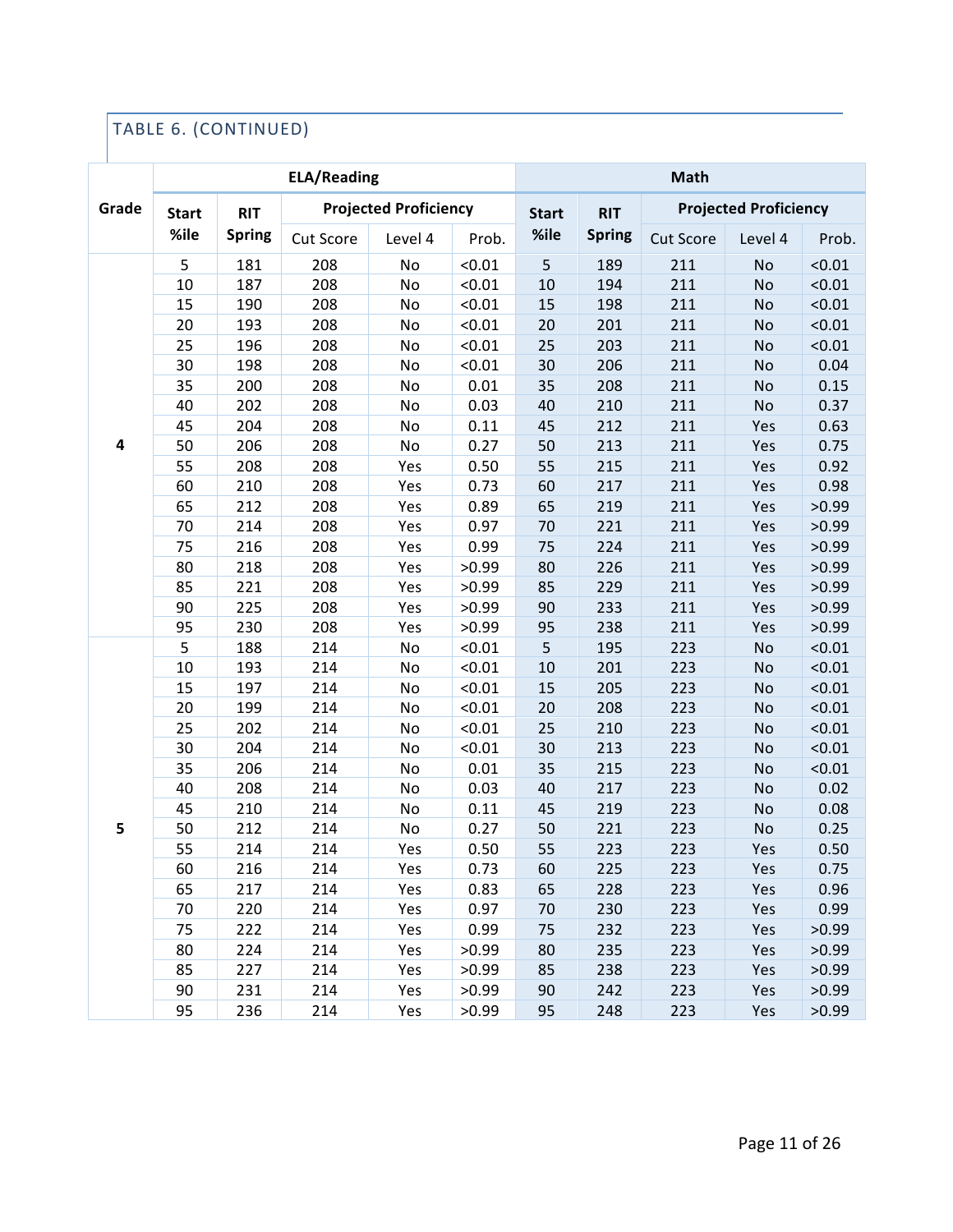# TABLE 6. (CONTINUED)

|                         |              |               | <b>ELA/Reading</b> |                              |        | Math         |               |                  |                              |        |  |
|-------------------------|--------------|---------------|--------------------|------------------------------|--------|--------------|---------------|------------------|------------------------------|--------|--|
| Grade                   | <b>Start</b> | <b>RIT</b>    |                    | <b>Projected Proficiency</b> |        | <b>Start</b> | <b>RIT</b>    |                  | <b>Projected Proficiency</b> |        |  |
|                         | %ile         | <b>Spring</b> | Cut Score          | Level 4                      | Prob.  | %ile         | <b>Spring</b> | <b>Cut Score</b> | Level 4                      | Prob.  |  |
|                         | 5            | 192           | 217                | No                           | < 0.01 | 5            | 198           | 228              | No                           | < 0.01 |  |
|                         | 10           | 197           | 217                | No                           | < 0.01 | 10           | 204           | 228              | No                           | < 0.01 |  |
|                         | 15           | 201           | 217                | No                           | < 0.01 | 15           | 208           | 228              | No                           | < 0.01 |  |
|                         | 20           | 203           | 217                | No                           | < 0.01 | 20           | 211           | 228              | No                           | < 0.01 |  |
|                         | 25           | 206           | 217                | No                           | < 0.01 | 25           | 214           | 228              | No                           | < 0.01 |  |
|                         | 30           | 208           | 217                | No                           | < 0.01 | 30           | 217           | 228              | No                           | < 0.01 |  |
|                         | 35           | 210           | 217                | No                           | 0.01   | 35           | 219           | 228              | No                           | < 0.01 |  |
|                         | 40           | 212           | 217                | No                           | 0.06   | 40           | 221           | 228              | No                           | 0.01   |  |
|                         | 45           | 214           | 217                | No                           | 0.17   | 45           | 223           | 228              | No                           | 0.04   |  |
| 6                       | 50           | 216           | 217                | No                           | 0.38   | 50           | 225           | 228              | No                           | 0.15   |  |
|                         | 55           | 218           | 217                | Yes                          | 0.62   | 55           | 227           | 228              | No                           | 0.37   |  |
|                         | 60           | 219           | 217                | Yes                          | 0.73   | 60           | 230           | 228              | Yes                          | 0.75   |  |
|                         | 65           | 221           | 217                | Yes                          | 0.89   | 65           | 232           | 228              | Yes                          | 0.92   |  |
|                         | 70           | 223           | 217                | Yes                          | 0.97   | 70           | 234           | 228              | Yes                          | 0.98   |  |
|                         | 75           | 226           | 217                | Yes                          | >0.99  | 75           | 237           | 228              | Yes                          | >0.99  |  |
|                         | 80           | 228           | 217                | Yes                          | >0.99  | 80           | 239           | 228              | Yes                          | >0.99  |  |
|                         | 85           | 231           | 217                | Yes                          | >0.99  | 85           | 243           | 228              | Yes                          | >0.99  |  |
|                         | 90           | 235           | 217                | Yes                          | >0.99  | 90           | 247           | 228              | Yes                          | >0.99  |  |
|                         | 95           | 240           | 217                | Yes                          | >0.99  | 95           | 253           | 228              | Yes                          | >0.99  |  |
|                         | 5            | 193           | 219                | No                           | < 0.01 | 5            | 199           | 234              | No                           | < 0.01 |  |
|                         | 10           | 199           | 219                | No                           | < 0.01 | 10           | 206           | 234              | No                           | < 0.01 |  |
|                         | 15           | 202           | 219                | No                           | < 0.01 | 15           | 210           | 234              | No                           | < 0.01 |  |
|                         | 20           | 205           | 219                | No                           | < 0.01 | 20           | 214           | 234              | No                           | < 0.01 |  |
|                         | 25           | 208           | 219                | No                           | < 0.01 | 25           | 217           | 234              | No                           | < 0.01 |  |
|                         | 30           | 210           | 219                | No                           | < 0.01 | 30           | 219           | 234              | No                           | < 0.01 |  |
|                         | 35           | 212           | 219                | No                           | 0.01   | 35           | 222           | 234              | No                           | < 0.01 |  |
|                         | 40           | 214           | 219                | No                           | 0.06   | 40           | 224           | 234              | No                           | < 0.01 |  |
|                         | 45           | 216           | 219                | No                           | 0.17   | 45           | 226           | 234              | No                           | < 0.01 |  |
| $\overline{\mathbf{z}}$ | 50           | 218           | 219                | No                           | 0.38   | 50           | 229           | 234              | No                           | 0.04   |  |
|                         | 55           | 220           | 219                | Yes                          | 0.62   | 55           | 231           | 234              | No                           | 0.15   |  |
|                         | 60           | 222           | 219                | Yes                          | 0.83   | 60           | 233           | 234              | No                           | 0.37   |  |
|                         | 65           | 224           | 219                | Yes                          | 0.94   | 65           | 235           | 234              | Yes                          | 0.63   |  |
|                         | 70           | 226           | 219                | Yes                          | 0.99   | 70           | 238           | 234              | Yes                          | 0.92   |  |
|                         | 75           | 228           | 219                | Yes                          | >0.99  | 75           | 241           | 234              | Yes                          | 0.99   |  |
|                         | 80           | 231           | 219                | Yes                          | >0.99  | 80           | 244           | 234              | Yes                          | >0.99  |  |
|                         | 85           | 234           | 219                | Yes                          | >0.99  | 85           | 247           | 234              | Yes                          | >0.99  |  |
|                         | 90           | 238           | 219                | Yes                          | >0.99  | 90           | 251           | 234              | Yes                          | >0.99  |  |
|                         | 95           | 243           | 219                | Yes                          | >0.99  | 95           | 258           | 234              | Yes                          | >0.99  |  |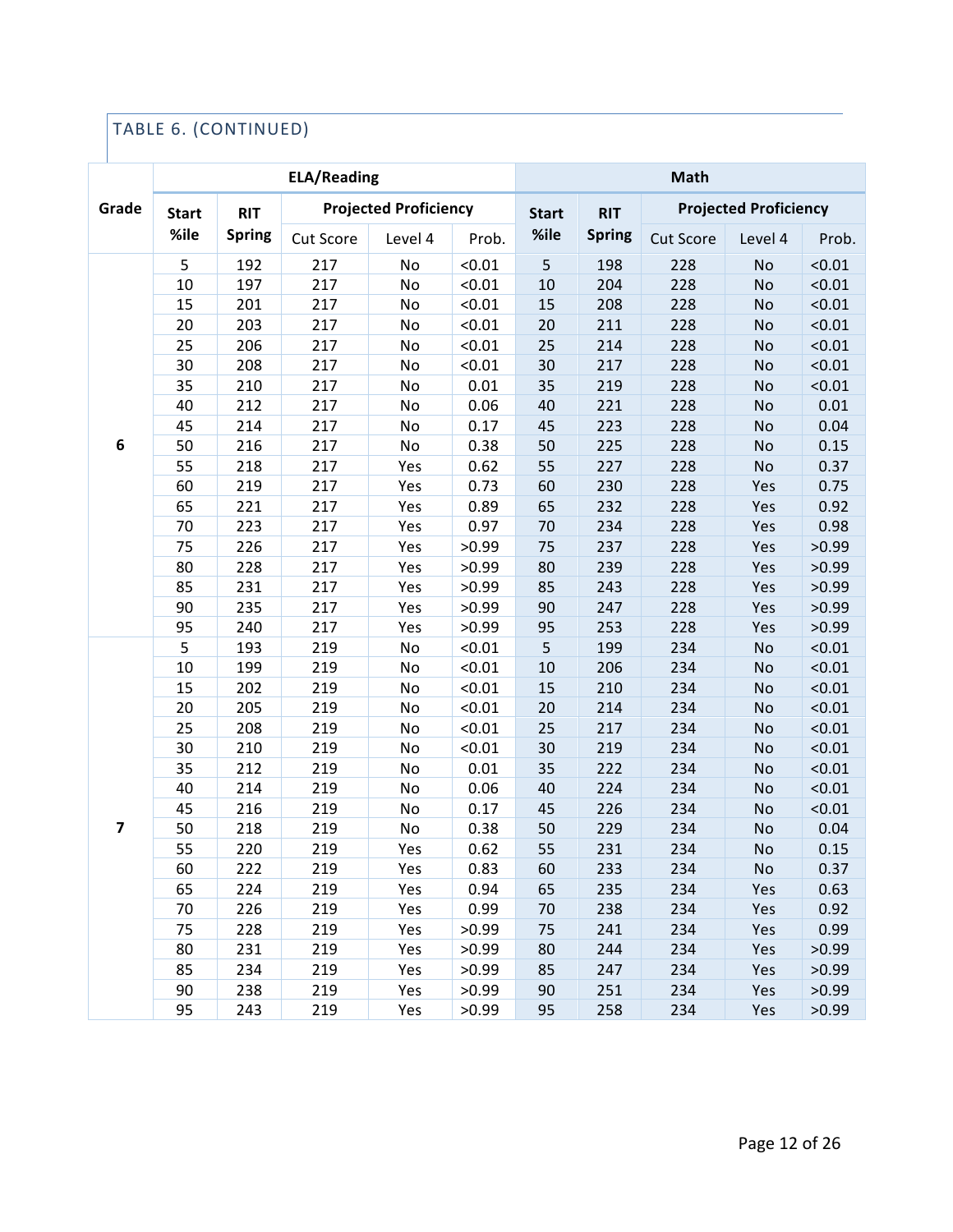### TABLE 6. (CONTINUED)

|       |              |               | <b>ELA/Reading</b> |                              |        | <b>Math</b>  |               |                  |                              |        |  |
|-------|--------------|---------------|--------------------|------------------------------|--------|--------------|---------------|------------------|------------------------------|--------|--|
| Grade | <b>Start</b> | <b>RIT</b>    |                    | <b>Projected Proficiency</b> |        | <b>Start</b> | <b>RIT</b>    |                  | <b>Projected Proficiency</b> |        |  |
|       | %ile         | <b>Spring</b> | Cut Score          | Level 4                      | Prob.  | %ile         | <b>Spring</b> | <b>Cut Score</b> | Level 4                      | Prob.  |  |
|       | 5            | 194           | 221                | No                           | < 0.01 | 5            | 199           | 234              | No                           | < 0.01 |  |
|       | 10           | 200           | 221                | No                           | < 0.01 | 10           | 206           | 234              | No                           | < 0.01 |  |
|       | 15           | 204           | 221                | No                           | < 0.01 | 15           | 211           | 234              | No                           | < 0.01 |  |
|       | 20           | 207           | 221                | No                           | < 0.01 | 20           | 215           | 234              | No                           | < 0.01 |  |
|       | 25           | 209           | 221                | No                           | < 0.01 | 25           | 218           | 234              | No                           | < 0.01 |  |
|       | 30           | 212           | 221                | No                           | < 0.01 | 30           | 221           | 234              | No                           | < 0.01 |  |
|       | 35           | 214           | 221                | No                           | 0.01   | 35           | 224           | 234              | No                           | < 0.01 |  |
|       | 40           | 216           | 221                | No                           | 0.06   | 40           | 226           | 234              | No                           | < 0.01 |  |
|       | 45           | 218           | 221                | No.                          | 0.17   | 45           | 229           | 234              | <b>No</b>                    | 0.04   |  |
| 8     | 50           | 220           | 221                | No                           | 0.38   | 50           | 231           | 234              | No                           | 0.15   |  |
|       | 55           | 222           | 221                | Yes                          | 0.62   | 55           | 233           | 234              | No                           | 0.37   |  |
|       | 60           | 224           | 221                | Yes                          | 0.83   | 60           | 236           | 234              | Yes                          | 0.75   |  |
|       | 65           | 226           | 221                | Yes                          | 0.94   | 65           | 238           | 234              | Yes                          | 0.92   |  |
|       | 70           | 228           | 221                | Yes                          | 0.99   | 70           | 241           | 234              | Yes                          | 0.99   |  |
|       | 75           | 231           | 221                | Yes                          | >0.99  | 75           | 244           | 234              | Yes                          | >0.99  |  |
|       | 80           | 233           | 221                | Yes                          | >0.99  | 80           | 247           | 234              | <b>Yes</b>                   | >0.99  |  |
|       | 85           | 236           | 221                | Yes                          | >0.99  | 85           | 251           | 234              | Yes                          | >0.99  |  |
|       | 90           | 240           | 221                | Yes                          | >0.99  | 90           | 255           | 234              | Yes                          | >0.99  |  |
|       | 95           | 246           | 221                | Yes                          | >0.99  | 95           | 262           | 234              | Yes                          | >0.99  |  |

*Note.* %ile=percentile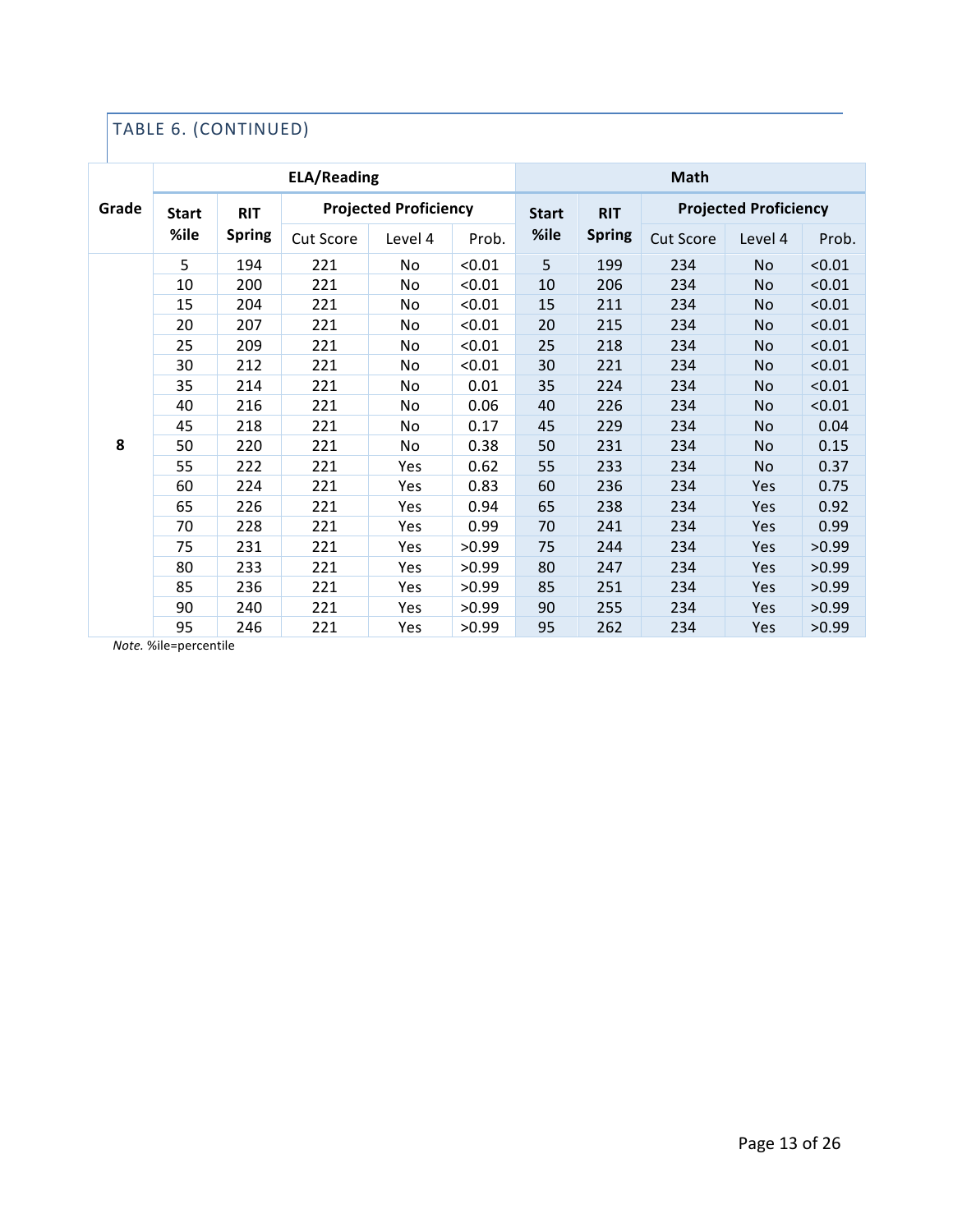## TABLE 7. PROFICIENCY PROJECTION AND PROBABILITY FOR PASSING LEAP ELA LEVEL 4 (MASTERY) WHEN MAP IS TAKEN IN THE FALL OR WINTER PRIOR TO SPRING LEAP TESTS

|              | <b>Start</b> | <b>RIT</b> |           | <b>Projected Proficiency</b> |        | <b>Start</b> | <b>RIT</b> |                  | <b>Projected Proficiency</b> |        |
|--------------|--------------|------------|-----------|------------------------------|--------|--------------|------------|------------------|------------------------------|--------|
| Grade        | %ile         | Fall       | Cut Score | Level 4                      | Prob.  | %ile         | Winter     | <b>Cut Score</b> | Level 4                      | Prob.  |
|              | 5            | 149        | 192       | No                           | < 0.01 | 5            | 160        | 192              | No                           | < 0.01 |
|              | 10           | 155        | 192       | No                           | 0.01   | $10\,$       | 165        | 192              | No                           | < 0.01 |
|              | 15           | 159        | 192       | No                           | 0.01   | 15           | 169        | 192              | No                           | < 0.01 |
|              | 20           | 162        | 192       | No                           | 0.04   | 20           | 172        | 192              | No                           | < 0.01 |
|              | 25           | 164        | 192       | No                           | 0.06   | 25           | 174        | 192              | No                           | 0.01   |
|              | 30           | 167        | 192       | No                           | 0.10   | 30           | 176        | 192              | No                           | 0.02   |
|              | 35           | 169        | 192       | No                           | 0.15   | 35           | 178        | 192              | No                           | 0.05   |
|              | 40           | 171        | 192       | No                           | 0.22   | 40           | 180        | 192              | No                           | 0.10   |
|              | 45           | 173        | 192       | No                           | 0.26   | 45           | 182        | 192              | No                           | 0.18   |
| $\mathbf{2}$ | 50           | 175        | 192       | No                           | 0.35   | 50           | 184        | 192              | No                           | 0.29   |
|              | 55           | 177        | 192       | No                           | 0.45   | 55           | 186        | 192              | No                           | 0.36   |
|              | 60           | 179        | 192       | Yes                          | 0.50   | 60           | 188        | 192              | Yes                          | 0.50   |
|              | 65           | 181        | 192       | Yes                          | 0.60   | 65           | 190        | 192              | Yes                          | 0.64   |
|              | 70           | 183        | 192       | Yes                          | 0.70   | 70           | 192        | 192              | Yes                          | 0.77   |
|              | 75           | 185        | 192       | Yes                          | 0.74   | 75           | 194        | 192              | Yes                          | 0.86   |
|              | 80           | 188        | 192       | Yes                          | 0.85   | 80           | 197        | 192              | Yes                          | 0.95   |
|              | 85           | 191        | 192       | Yes                          | 0.90   | 85           | 200        | 192              | Yes                          | 0.99   |
|              | 90           | 195        | 192       | Yes                          | 0.96   | 90           | 203        | 192              | Yes                          | >0.99  |
|              | 95           | 200        | 192       | Yes                          | 0.99   | 95           | 209        | 192              | Yes                          | >0.99  |
|              | 5            | 162        | 202       | No                           | < 0.01 | 5            | 171        | 202              | No                           | < 0.01 |
|              | 10           | 168        | 202       | No                           | < 0.01 | 10           | 176        | 202              | No                           | < 0.01 |
|              | 15           | 172        | 202       | No                           | 0.01   | 15           | 180        | 202              | No                           | < 0.01 |
|              | 20           | 175        | 202       | No                           | 0.02   | 20           | 183        | 202              | No                           | < 0.01 |
|              | 25           | 178        | 202       | No                           | 0.05   | 25           | 185        | 202              | No                           | 0.01   |
|              | 30           | 180        | 202       | No                           | 0.08   | 30           | 188        | 202              | No                           | 0.03   |
|              | 35           | 182        | 202       | No                           | 0.10   | 35           | 190        | 202              | No                           | 0.04   |
|              | 40           | 184        | 202       | No                           | 0.16   | 40           | 192        | 202              | No                           | 0.09   |
|              | 45           | 186        | 202       | No                           | 0.24   | 45           | 194        | 202              | No                           | 0.17   |
| 3            | 50           | 188        | 202       | No                           | 0.29   | 50           | 196        | 202              | No                           | 0.28   |
|              | 55           | 190        | 202       | No                           | 0.39   | 55           | 198        | 202              | No                           | 0.42   |
|              | 60           | 192        | 202       | Yes                          | 0.50   | 60           | 199        | 202              | Yes                          | 0.50   |
|              | 65           | 194        | 202       | Yes                          | 0.56   | 65           | 201        | 202              | Yes                          | 0.65   |
|              | 70           | 197        | 202       | Yes                          | 0.71   | 70           | 204        | 202              | Yes                          | 0.83   |
|              | 75           | 199        | 202       | Yes                          | 0.80   | 75           | 206        | 202              | Yes                          | 0.87   |
|              | 80           | 202        | 202       | Yes                          | 0.87   | 80           | 208        | 202              | Yes                          | 0.94   |
|              | 85           | 205        | 202       | Yes                          | 0.94   | 85           | 211        | 202              | Yes                          | 0.98   |
|              | 90           | 209        | 202       | Yes                          | 0.97   | 90           | 215        | 202              | Yes                          | >0.99  |
|              | 95           | 214        | 202       | Yes                          | 0.99   | 95           | 221        | 202              | Yes                          | >0.99  |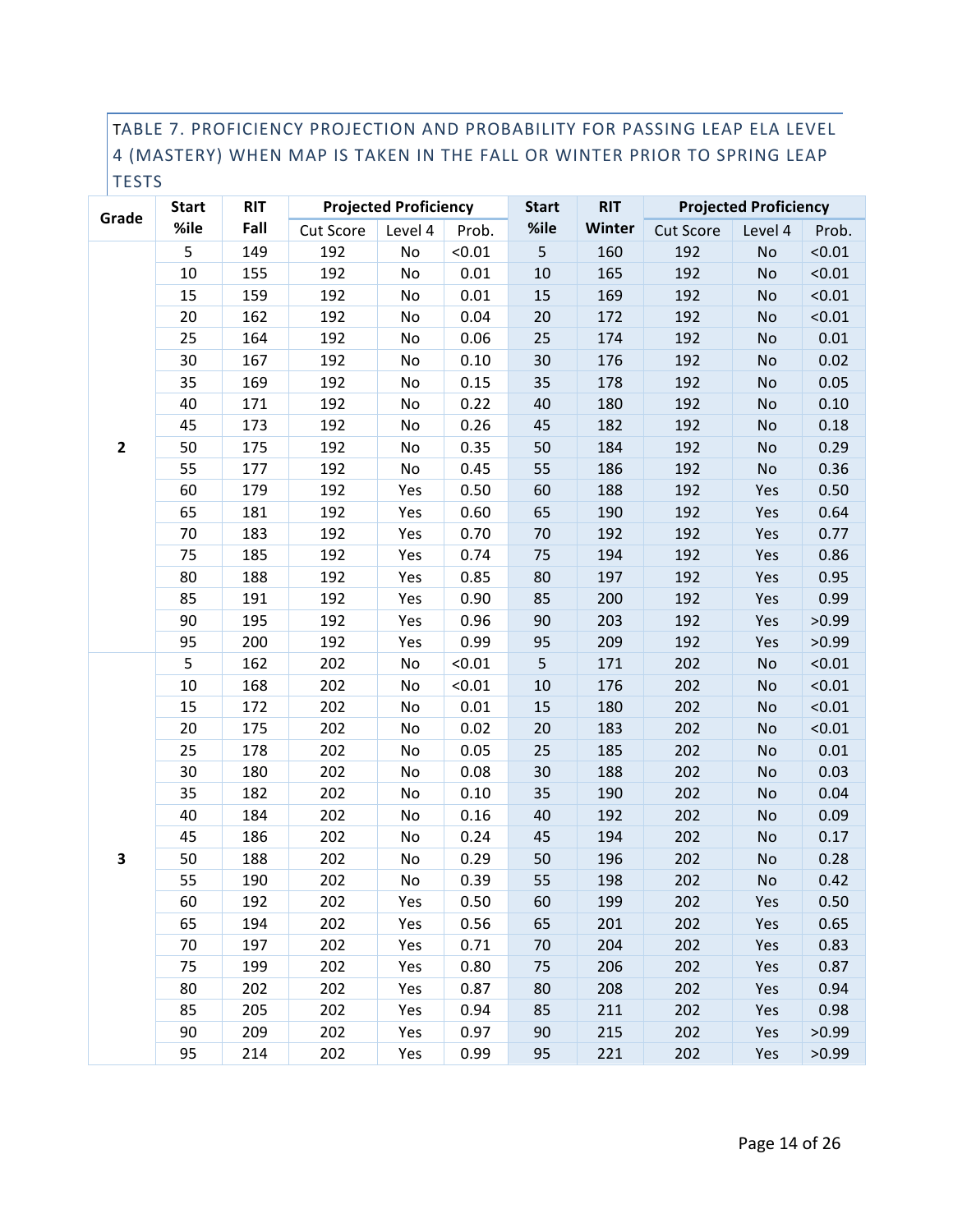## TABLE 7. (CONTINUED)

| <b>Start</b><br>Grade<br>%ile |    | <b>RIT</b> | <b>Projected Proficiency</b> |         | <b>Start</b> | <b>RIT</b> |               | <b>Projected Proficiency</b> |         |        |
|-------------------------------|----|------------|------------------------------|---------|--------------|------------|---------------|------------------------------|---------|--------|
|                               |    | Fall       | Cut-Score                    | Level 4 | Prob.        | %ile       | <b>Winter</b> | Cut-Score                    | Level 4 | Prob.  |
|                               | 5  | 173        | 208                          | No      | < 0.01       | 5          | 179           | 208                          | No      | < 0.01 |
|                               | 10 | 178        | 208                          | No      | < 0.01       | 10         | 184           | 208                          | No      | < 0.01 |
|                               | 15 | 182        | 208                          | No      | 0.01         | 15         | 188           | 208                          | No      | < 0.01 |
|                               | 20 | 185        | 208                          | No      | 0.03         | 20         | 191           | 208                          | No      | < 0.01 |
|                               | 25 | 188        | 208                          | No      | 0.05         | 25         | 194           | 208                          | No      | 0.02   |
|                               | 30 | 190        | 208                          | No      | 0.09         | 30         | 196           | 208                          | No      | 0.04   |
|                               | 35 | 192        | 208                          | No      | 0.15         | 35         | 198           | 208                          | No      | 0.08   |
|                               | 40 | 194        | 208                          | No      | 0.18         | 40         | 200           | 208                          | No      | 0.16   |
|                               | 45 | 196        | 208                          | No      | 0.27         | 45         | 202           | 208                          | No      | 0.22   |
| $\overline{\mathbf{4}}$       | 50 | 198        | 208                          | No      | 0.38         | 50         | 204           | 208                          | No      | 0.35   |
|                               | 55 | 200        | 208                          | No      | 0.44         | 55         | 205           | 208                          | No      | 0.42   |
|                               | 60 | 202        | 208                          | Yes     | 0.56         | 60         | 207           | 208                          | Yes     | 0.58   |
|                               | 65 | 204        | 208                          | Yes     | 0.67         | 65         | 209           | 208                          | Yes     | 0.72   |
|                               | 70 | 206        | 208                          | Yes     | 0.77         | 70         | 211           | 208                          | Yes     | 0.84   |
|                               | 75 | 209        | 208                          | Yes     | 0.85         | 75         | 214           | 208                          | Yes     | 0.94   |
|                               | 80 | 211        | 208                          | Yes     | 0.91         | 80         | 216           | 208                          | Yes     | 0.98   |
|                               | 85 | 214        | 208                          | Yes     | 0.95         | 85         | 219           | 208                          | Yes     | 0.99   |
|                               | 90 | 218        | 208                          | Yes     | 0.99         | 90         | 223           | 208                          | Yes     | >0.99  |
|                               | 95 | 224        | 208                          | Yes     | >0.99        | 95         | 228           | 208                          | Yes     | >0.99  |
|                               | 5  | 181        | 214                          | No      | < 0.01       | 5          | 186           | 214                          | No      | < 0.01 |
|                               | 10 | 186        | 214                          | No      | < 0.01       | 10         | 191           | 214                          | No      | < 0.01 |
|                               | 15 | 190        | 214                          | No      | 0.01         | 15         | 195           | 214                          | No      | < 0.01 |
|                               | 20 | 193        | 214                          | No      | 0.03         | 20         | 197           | 214                          | No      | < 0.01 |
|                               | 25 | 195        | 214                          | No      | 0.05         | 25         | 200           | 214                          | No      | 0.02   |
|                               | 30 | 198        | 214                          | No      | 0.09         | 30         | 202           | 214                          | No      | 0.03   |
|                               | 35 | 200        | 214                          | No      | 0.15         | 35         | 204           | 214                          | No      | 0.06   |
|                               | 40 | 202        | 214                          | No      | 0.23         | 40         | 206           | 214                          | No      | 0.12   |
| 5                             | 45 | 204        | 214                          | No      | 0.28         | 45         | 208           | 214                          | No      | 0.22   |
|                               | 50 | 206        | 214                          | No      | 0.38         | 50         | 210           | 214                          | No      | 0.35   |
|                               | 55 | 208        | 214                          | Yes     | 0.50         | 55         | 212           | 214                          | Yes     | 0.50   |
|                               | 60 | 210        | 214                          | Yes     | 0.62         | 60         | 214           | 214                          | Yes     | 0.65   |
|                               | 65 | 212        | 214                          | Yes     | 0.67         | 65         | 215           | 214                          | Yes     | 0.72   |
|                               | 70 | 214        | 214                          | Yes     | 0.77         | 70         | 218           | 214                          | Yes     | 0.88   |
|                               | 75 | 216        | 214                          | Yes     | 0.85         | 75         | 220           | 214                          | Yes     | 0.91   |
|                               | 80 | 218        | 214                          | Yes     | 0.88         | 80         | 222           | 214                          | Yes     | 0.96   |
|                               | 85 | 221        | 214                          | Yes     | 0.95         | 85         | 225           | 214                          | Yes     | 0.99   |
|                               | 90 | 225        | 214                          | Yes     | 0.98         | 90         | 229           | 214                          | Yes     | >0.99  |
|                               | 95 | 231        | 214                          | Yes     | >0.99        | 95         | 234           | 214                          | Yes     | >0.99  |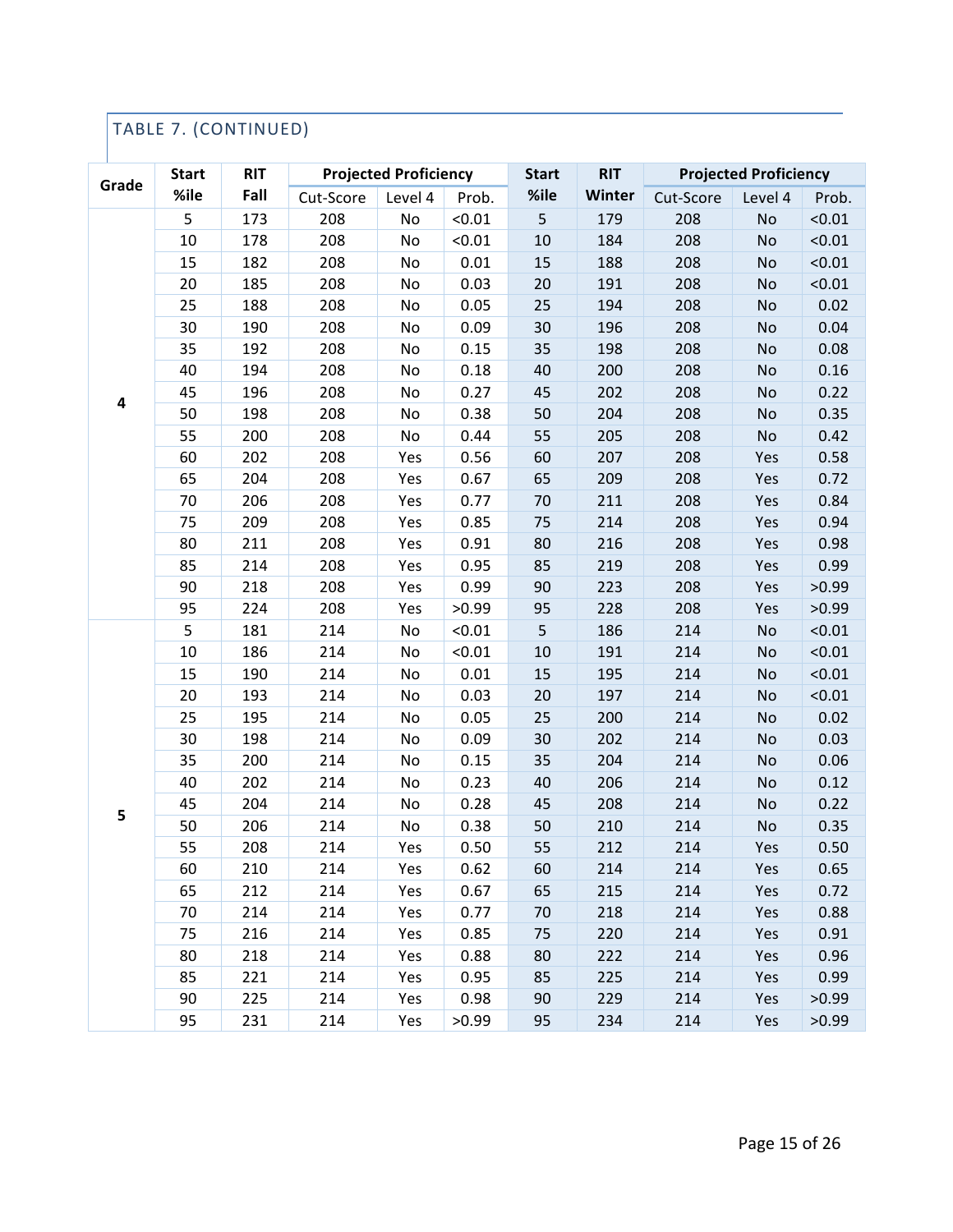## TABLE 7. (CONTINUED)

|                         | <b>Start</b> | <b>RIT</b> |           | <b>Projected Proficiency</b> |        | <b>Start</b> | <b>RIT</b>    |           | <b>Projected Proficiency</b> |        |
|-------------------------|--------------|------------|-----------|------------------------------|--------|--------------|---------------|-----------|------------------------------|--------|
| Grade                   | %ile         | Fall       | Cut-Score | Level 4                      | Prob.  | %ile         | <b>Winter</b> | Cut-Score | Level 4                      | Prob.  |
|                         | 5            | 186        | 217       | No                           | < 0.01 | 5            | 190           | 217       | No                           | < 0.01 |
|                         | 10           | 192        | 217       | No                           | < 0.01 | 10           | 196           | 217       | No                           | < 0.01 |
|                         | 15           | 196        | 217       | No                           | 0.02   | 15           | 199           | 217       | No                           | < 0.01 |
|                         | 20           | 198        | 217       | No                           | 0.03   | 20           | 202           | 217       | No                           | 0.01   |
|                         | 25           | 201        | 217       | No                           | 0.07   | 25           | 204           | 217       | No                           | 0.02   |
|                         | 30           | 203        | 217       | No                           | 0.12   | 30           | 207           | 217       | No                           | 0.06   |
|                         | 35           | 205        | 217       | No                           | 0.19   | 35           | 209           | 217       | No                           | 0.12   |
|                         | 40           | 207        | 217       | No                           | 0.23   | 40           | 211           | 217       | No                           | 0.22   |
|                         | 45           | 209        | 217       | No                           | 0.33   | 45           | 212           | 217       | No                           | 0.28   |
| 6                       | 50           | 211        | 217       | No                           | 0.44   | 50           | 214           | 217       | No                           | 0.42   |
|                         | 55           | 213        | 217       | Yes                          | 0.56   | 55           | 216           | 217       | Yes                          | 0.50   |
|                         | 60           | 215        | 217       | Yes                          | 0.61   | 60           | 218           | 217       | Yes                          | 0.65   |
|                         | 65           | 217        | 217       | Yes                          | 0.72   | 65           | 220           | 217       | Yes                          | 0.78   |
|                         | 70           | 219        | 217       | Yes                          | 0.81   | 70           | 222           | 217       | Yes                          | 0.88   |
|                         | 75           | 221        | 217       | Yes                          | 0.84   | 75           | 224           | 217       | Yes                          | 0.94   |
|                         | 80           | 224        | 217       | Yes                          | 0.93   | 80           | 226           | 217       | Yes                          | 0.97   |
|                         | 85           | 226        | 217       | Yes                          | 0.96   | 85           | 229           | 217       | Yes                          | 0.99   |
|                         | 90           | 230        | 217       | Yes                          | 0.99   | 90           | 233           | 217       | Yes                          | >0.99  |
|                         | 95           | 236        | 217       | Yes                          | >0.99  | 95           | 238           | 217       | Yes                          | >0.99  |
|                         | 5            | 189        | 219       | No                           | < 0.01 | 5            | 192           | 219       | No                           | < 0.01 |
|                         | 10           | 195        | 219       | No                           | < 0.01 | 10           | 198           | 219       | No                           | < 0.01 |
|                         | 15           | 199        | 219       | No                           | 0.02   | 15           | 201           | 219       | No                           | < 0.01 |
|                         | 20           | 202        | 219       | No                           | 0.04   | 20           | 204           | 219       | No                           | 0.01   |
|                         | 25           | 204        | 219       | No                           | 0.07   | 25           | 207           | 219       | No                           | 0.03   |
|                         | 30           | 206        | 219       | No                           | 0.12   | 30           | 209           | 219       | No                           | 0.06   |
|                         | 35           | 209        | 219       | No                           | 0.19   | 35           | 211           | 219       | No                           | 0.12   |
|                         | 40           | 211        | 219       | No                           | 0.28   | 40           | 213           | 219       | No                           | 0.17   |
| $\overline{\mathbf{z}}$ | 45           | 213        | 219       | No                           | 0.39   | 45           | 215           | 219       | No                           | 0.28   |
|                         | 50           | 214        | 219       | No                           | 0.44   | 50           | 217           | 219       | No                           | 0.42   |
|                         | 55           | 216        | 219       | Yes                          | 0.50   | 55           | 219           | 219       | Yes                          | 0.58   |
|                         | 60           | 218        | 219       | Yes                          | 0.61   | 60           | 221           | 219       | Yes                          | 0.72   |
|                         | 65           | 220        | 219       | Yes                          | 0.72   | 65           | 223           | 219       | Yes                          | 0.83   |
|                         | 70           | 222        | 219       | Yes                          | 0.81   | 70           | 225           | 219       | Yes                          | 0.91   |
|                         | 75           | 225        | 219       | Yes                          | 0.88   | 75           | 227           | 219       | Yes                          | 0.96   |
|                         | 80           | 227        | 219       | Yes                          | 0.93   | 80           | 230           | 219       | Yes                          | 0.99   |
|                         | 85           | 230        | 219       | Yes                          | 0.97   | 85           | 232           | 219       | Yes                          | 0.99   |
|                         | 90           | 234        | 219       | Yes                          | 0.99   | 90           | 236           | 219       | Yes                          | >0.99  |
|                         | 95           | 240        | 219       | Yes                          | >0.99  | 95           | 242           | 219       | Yes                          | >0.99  |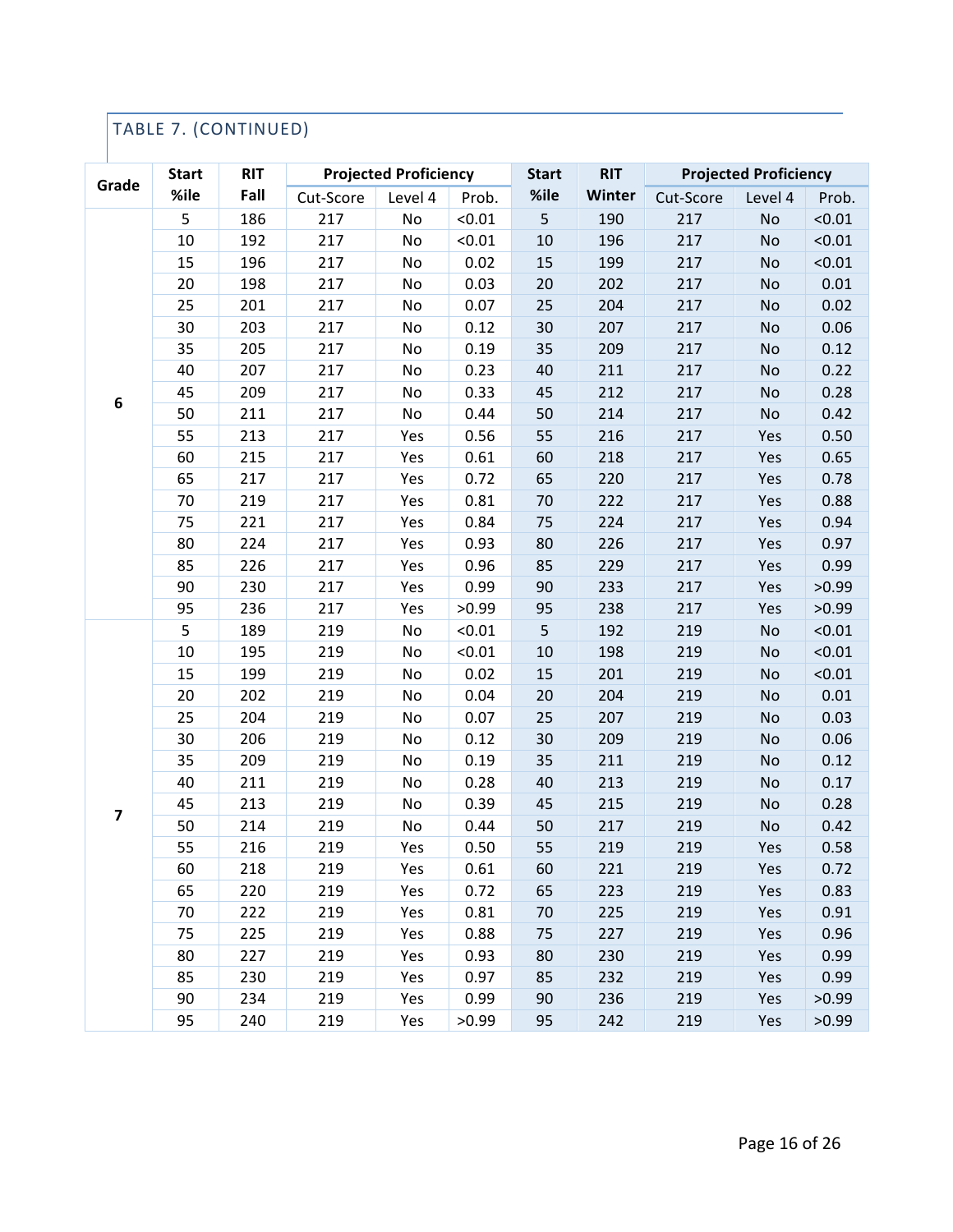### TABLE 7. (CONTINUED)

|       | <b>Start</b> | <b>RIT</b> | <b>Projected Proficiency</b> |         |        | <b>Start</b> | <b>RIT</b> |           | <b>Projected Proficiency</b> |        |
|-------|--------------|------------|------------------------------|---------|--------|--------------|------------|-----------|------------------------------|--------|
| Grade | %ile         | Fall       | Cut-Score                    | Level 4 | Prob.  | %ile         | Winter     | Cut-Score | Level 4                      | Prob.  |
|       | 5            | 191        | 221                          | No      | < 0.01 | 5            | 194        | 221       | No                           | < 0.01 |
|       | 10           | 197        | 221                          | No      | 0.01   | 10           | 199        | 221       | No                           | < 0.01 |
|       | 15           | 201        | 221                          | No      | 0.03   | 15           | 203        | 221       | No                           | < 0.01 |
|       | 20           | 204        | 221                          | No      | 0.06   | 20           | 206        | 221       | No                           | 0.01   |
|       | 25           | 207        | 221                          | No      | 0.10   | 25           | 209        | 221       | No                           | 0.02   |
|       | 30           | 209        | 221                          | No      | 0.16   | 30           | 211        | 221       | No                           | 0.05   |
|       | 35           | 211        | 221                          | No      | 0.22   | 35           | 213        | 221       | No                           | 0.10   |
|       | 40           | 213        | 221                          | No      | 0.26   | 40           | 215        | 221       | No                           | 0.18   |
| 8     | 45           | 215        | 221                          | No      | 0.35   | 45           | 217        | 221       | No                           | 0.29   |
|       | 50           | 217        | 221                          | No      | 0.45   | 50           | 219        | 221       | No                           | 0.43   |
|       | 55           | 219        | 221                          | Yes     | 0.55   | 55           | 221        | 221       | Yes                          | 0.57   |
|       | 60           | 221        | 221                          | Yes     | 0.60   | 60           | 223        | 221       | Yes                          | 0.71   |
|       | 65           | 223        | 221                          | Yes     | 0.69   | 65           | 225        | 221       | Yes                          | 0.82   |
|       | 70           | 225        | 221                          | Yes     | 0.78   | 70           | 227        | 221       | Yes                          | 0.90   |
|       | 75           | 228        | 221                          | Yes     | 0.84   | 75           | 229        | 221       | Yes                          | 0.95   |
|       | 80           | 230        | 221                          | Yes     | 0.90   | 80           | 232        | 221       | Yes                          | 0.98   |
|       | 85           | 234        | 221                          | Yes     | 0.96   | 85           | 235        | 221       | Yes                          | 0.99   |
|       | 90           | 237        | 221                          | Yes     | 0.98   | 90           | 239        | 221       | Yes                          | >0.99  |
|       | 95           | 243        | 221                          | Yes     | >0.99  | 95           | 244        | 221       | Yes                          | >0.99  |

*Note.* %ile=percentile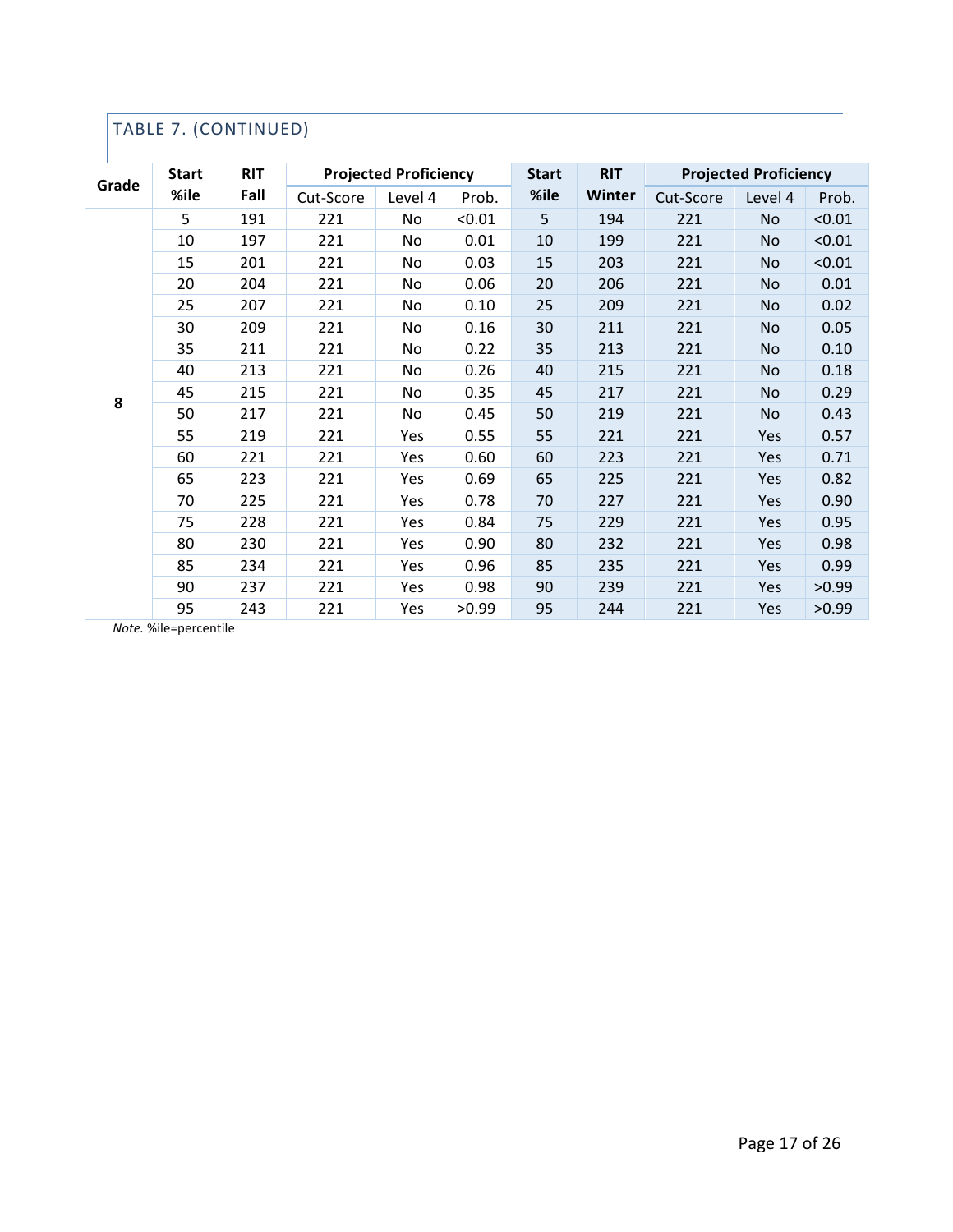## TABLE 8. PROFICIENCY PROJECTION AND PROBABILITY FOR PASSING LEAP MATH LEVEL 4 (MASTERY) WHEN MAP IS TAKEN IN THE FALL OR WINTER PRIOR TO SPRING LEAP TESTS

|              | <b>Start</b> | <b>RIT</b> |           | <b>Projected Proficiency</b> |        | <b>Start</b> | <b>RIT</b> | <b>Projected Proficiency</b> |         |        |
|--------------|--------------|------------|-----------|------------------------------|--------|--------------|------------|------------------------------|---------|--------|
| Grade        | %ile         | Fall       | Cut Score | Level 4                      | Prob.  | %ile         | Winter     | <b>Cut Score</b>             | Level 4 | Prob.  |
|              | 5            | 155        | 189       | No                           | 0.01   | 5            | 165        | 189                          | No      | < 0.01 |
|              | 10           | 160        | 189       | No                           | 0.04   | 10           | 170        | 189                          | No      | < 0.01 |
|              | 15           | 163        | 189       | No                           | 0.10   | 15           | 173        | 189                          | No      | 0.02   |
|              | 20           | 166        | 189       | No                           | 0.19   | 20           | 175        | 189                          | No      | 0.05   |
|              | 25           | 168        | 189       | No                           | 0.24   | 25           | 178        | 189                          | No      | 0.15   |
|              | 30           | 170        | 189       | No                           | 0.33   | 30           | 180        | 189                          | No      | 0.27   |
|              | 35           | 172        | 189       | No                           | 0.44   | 35           | 181        | 189                          | No      | 0.34   |
|              | 40           | 174        | 189       | Yes                          | 0.56   | 40           | 183        | 189                          | Yes     | 0.50   |
|              | 45           | 175        | 189       | Yes                          | 0.56   | 45           | 185        | 189                          | Yes     | 0.66   |
| $\mathbf{2}$ | 50           | 177        | 189       | Yes                          | 0.67   | 50           | 186        | 189                          | Yes     | 0.73   |
|              | 55           | 179        | 189       | Yes                          | 0.76   | 55           | 188        | 189                          | Yes     | 0.85   |
|              | 60           | 180        | 189       | Yes                          | 0.81   | 60           | 190        | 189                          | Yes     | 0.92   |
|              | 65           | 182        | 189       | Yes                          | 0.88   | 65           | 191        | 189                          | Yes     | 0.95   |
|              | 70           | 184        | 189       | Yes                          | 0.90   | 70           | 193        | 189                          | Yes     | 0.97   |
|              | 75           | 186        | 189       | Yes                          | 0.94   | 75           | 195        | 189                          | Yes     | 0.99   |
|              | 80           | 188        | 189       | Yes                          | 0.97   | 80           | 197        | 189                          | Yes     | >0.99  |
|              | 85           | 191        | 189       | Yes                          | 0.99   | 85           | 200        | 189                          | Yes     | >0.99  |
|              | 90           | 194        | 189       | Yes                          | >0.99  | 90           | 203        | 189                          | Yes     | >0.99  |
|              | 95           | 199        | 189       | Yes                          | >0.99  | 95           | 208        | 189                          | Yes     | >0.99  |
|              | 5            | 169        | 201       | No                           | < 0.01 | 5            | 176        | 201                          | No      | < 0.01 |
|              | 10           | 174        | 201       | No                           | 0.02   | 10           | 181        | 201                          | No      | < 0.01 |
|              | 15           | 177        | 201       | No                           | 0.06   | 15           | 184        | 201                          | No      | 0.01   |
|              | 20           | 179        | 201       | No                           | 0.11   | 20           | 187        | 201                          | No      | 0.03   |
|              | 25           | 182        | 201       | No                           | 0.22   | 25           | 189        | 201                          | No      | 0.07   |
|              | 30           | 184        | 201       | No                           | 0.27   | 30           | 191        | 201                          | No      | 0.14   |
|              | 35           | 185        | 201       | No                           | 0.32   | 35           | 193        | 201                          | No      | 0.26   |
|              | 40           | 187        | 201       | No                           | 0.44   | 40           | 195        | 201                          | No      | 0.42   |
|              | 45           | 189        | 201       | Yes                          | 0.56   | 45           | 197        | 201                          | Yes     | 0.58   |
| 3            | 50           | 190        | 201       | Yes                          | 0.62   | 50           | 198        | 201                          | Yes     | 0.66   |
|              | 55           | 192        | 201       | Yes                          | 0.73   | 55           | 200        | 201                          | Yes     | 0.80   |
|              | 60           | 194        | 201       | Yes                          | 0.83   | 60           | 202        | 201                          | Yes     | 0.90   |
|              | 65           | 195        | 201       | Yes                          | 0.86   | 65           | 203        | 201                          | Yes     | 0.93   |
|              | 70           | 197        | 201       | Yes                          | 0.92   | 70           | 205        | 201                          | Yes     | 0.97   |
|              | 75           | 199        | 201       | Yes                          | 0.94   | 75           | 207        | 201                          | Yes     | 0.99   |
|              | 80           | 201        | 201       | Yes                          | 0.97   | 80           | 209        | 201                          | Yes     | >0.99  |
|              | 85           | 204        | 201       | Yes                          | 0.99   | 85           | 212        | 201                          | Yes     | >0.99  |
|              | 90           | 207        | 201       | Yes                          | >0.99  | 90           | 215        | 201                          | Yes     | >0.99  |
|              | 95           | 212        | 201       | Yes                          | >0.99  | 95           | 220        | 201                          | Yes     | >0.99  |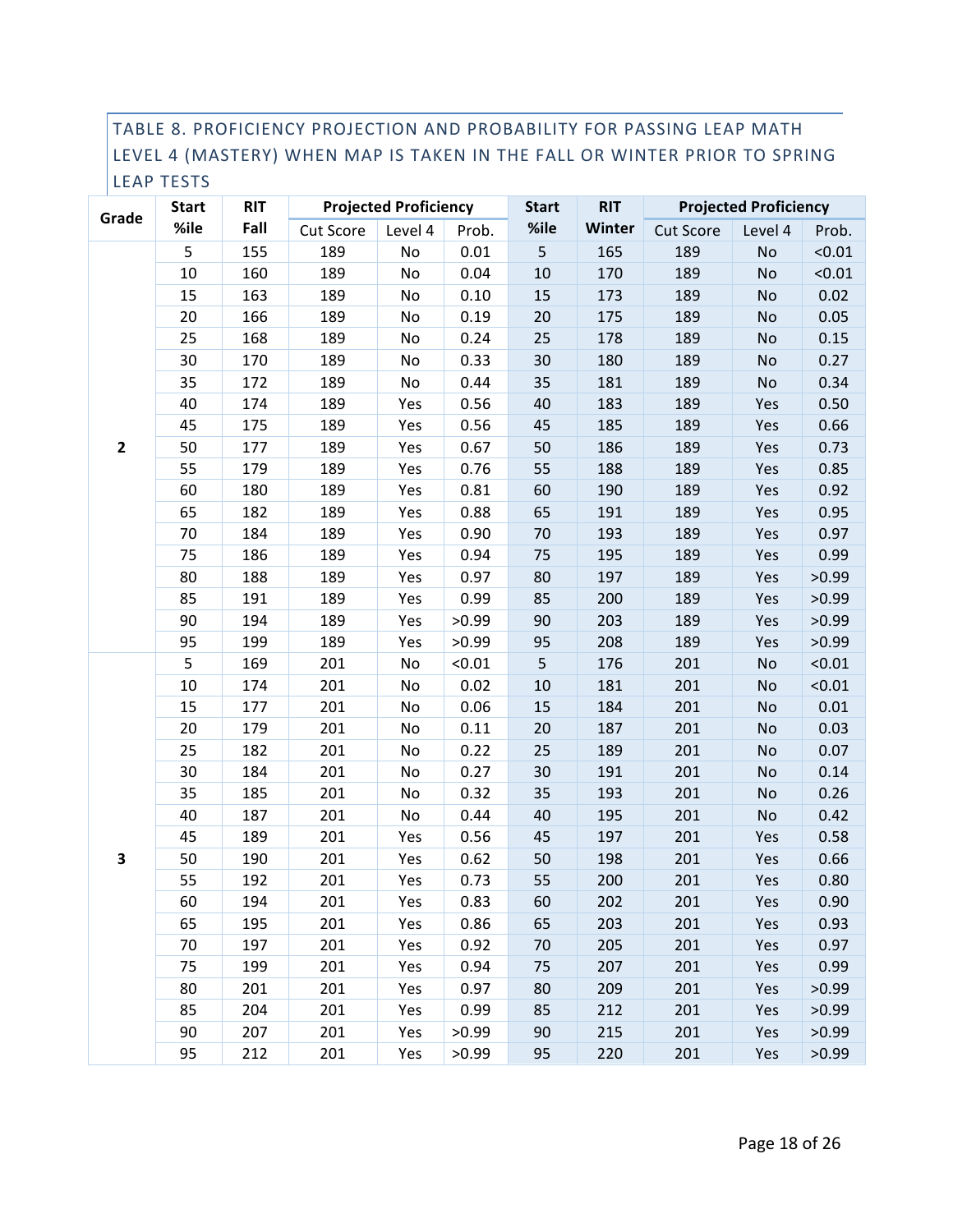## TABLE 8. (CONTINUED)

|                         | <b>Start</b> | <b>RIT</b> |           | <b>Projected Proficiency</b> |        | <b>Start</b> | <b>RIT</b><br><b>Projected Proficiency</b> |           |         |        |
|-------------------------|--------------|------------|-----------|------------------------------|--------|--------------|--------------------------------------------|-----------|---------|--------|
| Grade                   | %ile         | Fall       | Cut-Score | Level 4                      | Prob.  | %ile         | <b>Winter</b>                              | Cut-Score | Level 4 | Prob.  |
|                         | 5            | 179        | 211       | No                           | < 0.01 | 5            | 185                                        | 211       | No      | < 0.01 |
|                         | $10\,$       | 184        | 211       | No                           | 0.01   | 10           | 190                                        | 211       | No      | < 0.01 |
|                         | 15           | 188        | 211       | No                           | 0.04   | 15           | 194                                        | 211       | No      | 0.01   |
|                         | 20           | 190        | 211       | No                           | 0.08   | 20           | 197                                        | 211       | No      | 0.03   |
|                         | 25           | 193        | 211       | No                           | 0.17   | 25           | 199                                        | 211       | No      | 0.07   |
|                         | 30           | 195        | 211       | No                           | 0.27   | 30           | 201                                        | 211       | No      | 0.14   |
|                         | 35           | 197        | 211       | No                           | 0.38   | 35           | 203                                        | 211       | No      | 0.26   |
|                         | 40           | 198        | 211       | No                           | 0.44   | 40           | 205                                        | 211       | No      | 0.42   |
|                         | 45           | 200        | 211       | Yes                          | 0.56   | 45           | 207                                        | 211       | Yes     | 0.58   |
| $\overline{\mathbf{4}}$ | 50           | 202        | 211       | Yes                          | 0.68   | 50           | 209                                        | 211       | Yes     | 0.74   |
|                         | 55           | 204        | 211       | Yes                          | 0.78   | 55           | 211                                        | 211       | Yes     | 0.86   |
|                         | 60           | 205        | 211       | Yes                          | 0.78   | 60           | 212                                        | 211       | Yes     | 0.90   |
|                         | 65           | 207        | 211       | Yes                          | 0.86   | 65           | 214                                        | 211       | Yes     | 0.95   |
|                         | 70           | 209        | 211       | Yes                          | 0.92   | 70           | 216                                        | 211       | Yes     | 0.98   |
|                         | 75           | 211        | 211       | Yes                          | 0.96   | 75           | 218                                        | 211       | Yes     | 0.99   |
|                         | 80           | 214        | 211       | Yes                          | 0.99   | 80           | 221                                        | 211       | Yes     | >0.99  |
|                         | 85           | 216        | 211       | Yes                          | 0.99   | 85           | 223                                        | 211       | Yes     | >0.99  |
|                         | 90           | 220        | 211       | Yes                          | >0.99  | 90           | 227                                        | 211       | Yes     | >0.99  |
|                         | 95           | 225        | 211       | Yes                          | >0.99  | 95           | 232                                        | 211       | Yes     | >0.99  |
|                         | 5            | 187        | 223       | No                           | < 0.01 | 5            | 192                                        | 223       | No      | < 0.01 |
|                         | 10           | 193        | 223       | No                           | < 0.01 | 10           | 198                                        | 223       | No      | < 0.01 |
|                         | 15           | 196        | 223       | No                           | 0.01   | 15           | 201                                        | 223       | No      | < 0.01 |
|                         | 20           | 199        | 223       | No                           | 0.02   | 20           | 204                                        | 223       | No      | < 0.01 |
|                         | 25           | 202        | 223       | No                           | 0.05   | 25           | 207                                        | 223       | No      | 0.01   |
|                         | 30           | 204        | 223       | No                           | 0.09   | 30           | 209                                        | 223       | No      | 0.02   |
|                         | 35           | 206        | 223       | No                           | 0.15   | 35           | 211                                        | 223       | No      | 0.05   |
|                         | 40           | 208        | 223       | No                           | 0.23   | 40           | 213                                        | 223       | No      | 0.11   |
|                         | 45           | 210        | 223       | No                           | 0.33   | 45           | 215                                        | 223       | No      | 0.20   |
| 5                       | 50           | 211        | 223       | No                           | 0.38   | 50           | 217                                        | 223       | No      | 0.34   |
|                         | 55           | 213        | 223       | Yes                          | 0.50   | 55           | 219                                        | 223       | Yes     | 0.50   |
|                         | 60           | 215        | 223       | Yes                          | 0.62   | 60           | 221                                        | 223       | Yes     | 0.66   |
|                         | 65           | 217        | 223       | Yes                          | 0.72   | 65           | 223                                        | 223       | Yes     | 0.80   |
|                         | 70           | 219        | 223       | Yes                          | 0.81   | 70           | 225                                        | 223       | Yes     | 0.89   |
|                         | 75           | 221        | 223       | Yes                          | 0.88   | 75           | 228                                        | 223       | Yes     | 0.97   |
|                         | 80           | 224        | 223       | Yes                          | 0.95   | 80           | 230                                        | 223       | Yes     | 0.99   |
|                         | 85           | 227        | 223       | Yes                          | 0.98   | 85           | 233                                        | 223       | Yes     | >0.99  |
|                         | 90           | 230        | 223       | Yes                          | 0.99   | 90           | 237                                        | 223       | Yes     | >0.99  |
|                         | 95           | 236        | 223       | Yes                          | >0.99  | 95           | 242                                        | 223       | Yes     | >0.99  |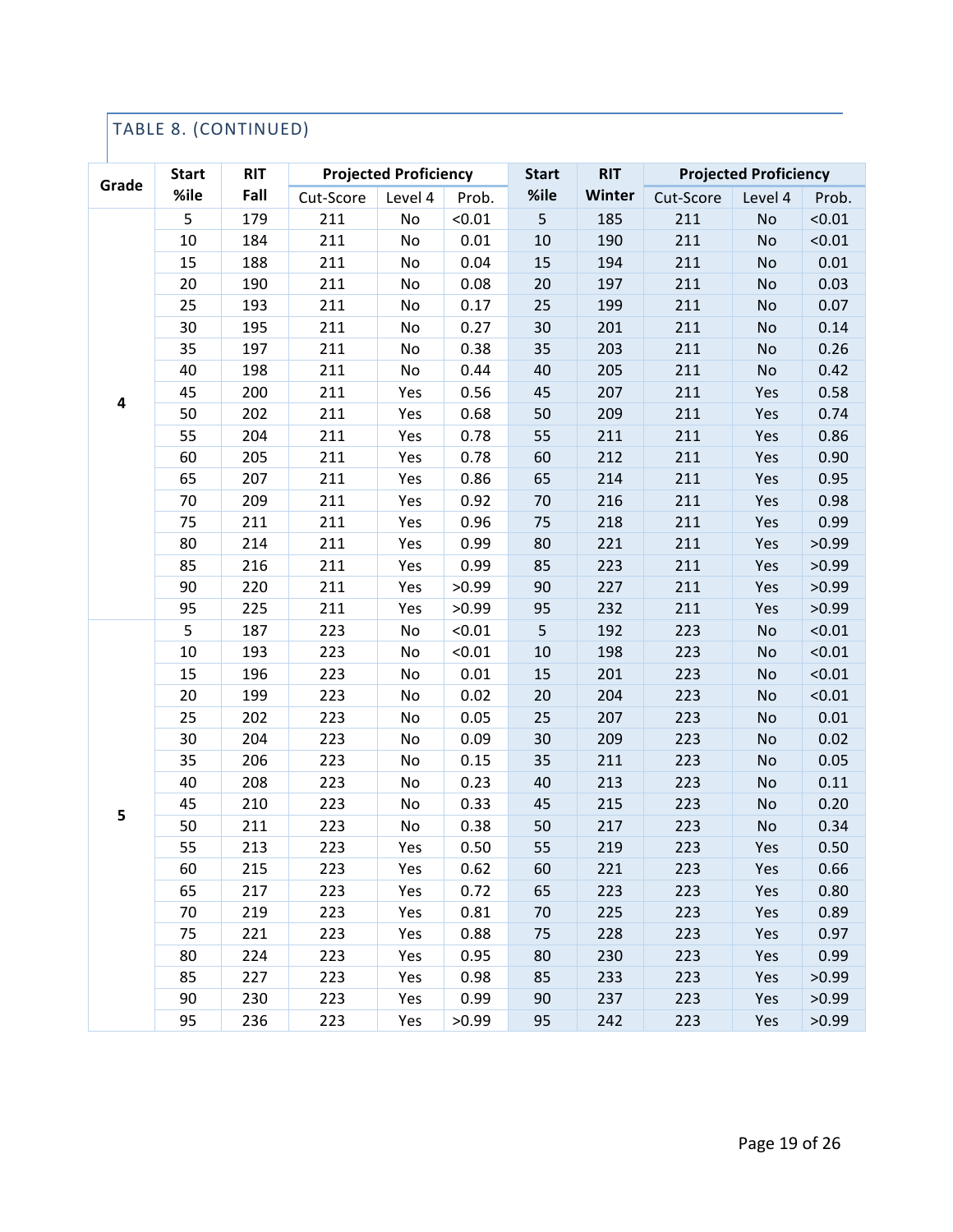## TABLE 8. (CONTINUED)

|                         | <b>Start</b> | <b>RIT</b><br><b>Projected Proficiency</b> |           |         | <b>Start</b> | <b>RIT</b> |        | <b>Projected Proficiency</b> |         |        |
|-------------------------|--------------|--------------------------------------------|-----------|---------|--------------|------------|--------|------------------------------|---------|--------|
| Grade                   | %ile         | Fall                                       | Cut-Score | Level 4 | Prob.        | %ile       | Winter | Cut-Score                    | Level 4 | Prob.  |
|                         | 5            | 192                                        | 228       | No      | < 0.01       | 5          | 196    | 228                          | No      | < 0.01 |
|                         | 10           | 198                                        | 228       | No      | < 0.01       | 10         | 202    | 228                          | No      | < 0.01 |
|                         | 15           | 202                                        | 228       | No      | < 0.01       | 15         | 205    | 228                          | No      | < 0.01 |
|                         | 20           | 205                                        | 228       | No      | 0.01         | 20         | 209    | 228                          | No      | < 0.01 |
|                         | 25           | 207                                        | 228       | No      | 0.03         | 25         | 211    | 228                          | No      | < 0.01 |
|                         | 30           | 209                                        | 228       | No      | 0.05         | 30         | 214    | 228                          | No      | 0.01   |
|                         | 35           | 212                                        | 228       | No      | 0.12         | 35         | 216    | 228                          | No      | 0.03   |
|                         | 40           | 214                                        | 228       | No      | 0.19         | 40         | 218    | 228                          | No      | 0.07   |
|                         | 45           | 216                                        | 228       | No      | 0.28         | 45         | 220    | 228                          | No      | 0.15   |
| 6                       | 50           | 218                                        | 228       | No      | 0.38         | 50         | 222    | 228                          | No      | 0.27   |
|                         | 55           | 220                                        | 228       | Yes     | 0.50         | 55         | 224    | 228                          | No      | 0.42   |
|                         | 60           | 222                                        | 228       | Yes     | 0.62         | 60         | 226    | 228                          | Yes     | 0.58   |
|                         | 65           | 224                                        | 228       | Yes     | 0.72         | 65         | 228    | 228                          | Yes     | 0.73   |
|                         | 70           | 226                                        | 228       | Yes     | 0.81         | 70         | 230    | 228                          | Yes     | 0.85   |
|                         | 75           | 228                                        | 228       | Yes     | 0.88         | 75         | 233    | 228                          | Yes     | 0.95   |
|                         | 80           | 231                                        | 228       | Yes     | 0.95         | 80         | 236    | 228                          | Yes     | 0.99   |
|                         | 85           | 234                                        | 228       | Yes     | 0.97         | 85         | 239    | 228                          | Yes     | >0.99  |
|                         | 90           | 238                                        | 228       | Yes     | 0.99         | 90         | 243    | 228                          | Yes     | >0.99  |
|                         | 95           | 243                                        | 228       | Yes     | >0.99        | 95         | 248    | 228                          | Yes     | >0.99  |
|                         | 5            | 195                                        | 234       | No      | < 0.01       | 5          | 198    | 234                          | No      | < 0.01 |
|                         | 10           | 201                                        | 234       | No      | < 0.01       | 10         | 204    | 234                          | No      | < 0.01 |
|                         | 15           | 205                                        | 234       | No      | < 0.01       | 15         | 208    | 234                          | No      | < 0.01 |
|                         | 20           | 209                                        | 234       | No      | < 0.01       | 20         | 212    | 234                          | No      | < 0.01 |
|                         | 25           | 211                                        | 234       | No      | < 0.01       | 25         | 215    | 234                          | No      | < 0.01 |
|                         | 30           | 214                                        | 234       | No      | 0.02         | 30         | 217    | 234                          | No      | < 0.01 |
|                         | 35           | 216                                        | 234       | No      | 0.03         | 35         | 220    | 234                          | No      | 0.01   |
|                         | 40           | 218                                        | 234       | No      | 0.06         | 40         | 222    | 234                          | No      | 0.02   |
| $\overline{\mathbf{z}}$ | 45           | 221                                        | 234       | No      | 0.14         | 45         | 224    | 234                          | No      | 0.05   |
|                         | 50           | 223                                        | 234       | No      | 0.22         | 50         | 226    | 234                          | No      | 0.10   |
|                         | 55           | 225                                        | 234       | No      | 0.32         | 55         | 228    | 234                          | No      | 0.20   |
|                         | 60           | 227                                        | 234       | No      | 0.44         | 60         | 230    | 234                          | No      | 0.34   |
|                         | 65           | 229                                        | 234       | Yes     | 0.56         | 65         | 233    | 234                          | Yes     | 0.58   |
|                         | 70           | 231                                        | 234       | Yes     | 0.68         | 70         | 235    | 234                          | Yes     | 0.74   |
|                         | 75           | 234                                        | 234       | Yes     | 0.82         | 75         | 238    | 234                          | Yes     | 0.90   |
|                         | 80           | 237                                        | 234       | Yes     | 0.92         | 80         | 240    | 234                          | Yes     | 0.95   |
|                         | 85           | 240                                        | 234       | Yes     | 0.97         | 85         | 244    | 234                          | Yes     | 0.99   |
|                         | 90           | 244                                        | 234       | Yes     | 0.99         | 90         | 248    | 234                          | Yes     | >0.99  |
|                         | 95           | 250                                        | 234       | Yes     | >0.99        | 95         | 254    | 234                          | Yes     | >0.99  |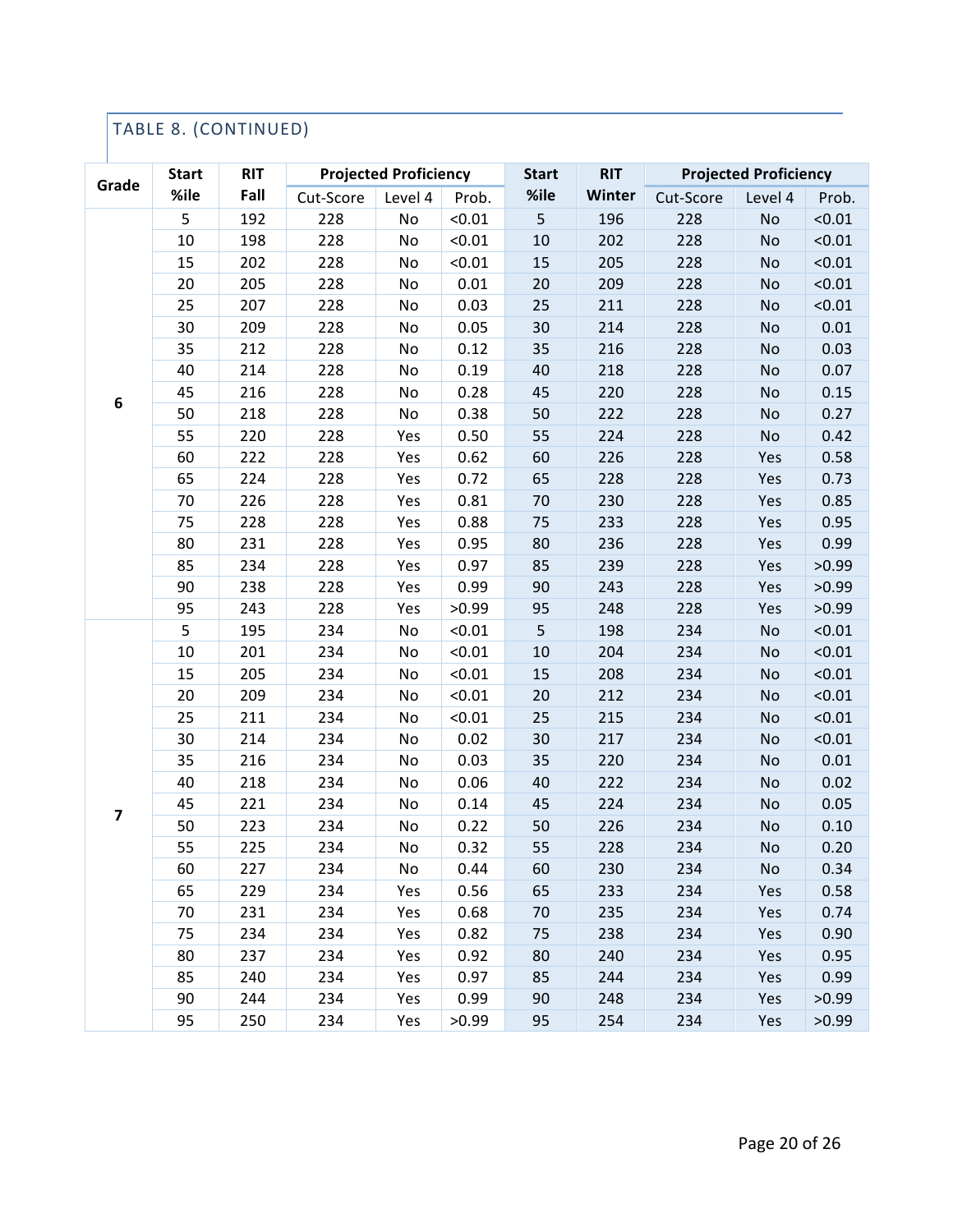### TABLE 8. (CONTINUED)

| <b>Start</b> |      | <b>RIT</b> | <b>Projected Proficiency</b> |         |        | <b>Start</b> | <b>RIT</b>    | <b>Projected Proficiency</b> |            |        |  |
|--------------|------|------------|------------------------------|---------|--------|--------------|---------------|------------------------------|------------|--------|--|
| Grade        | %ile | Fall       | Cut-Score                    | Level 4 | Prob.  | %ile         | <b>Winter</b> | Cut-Score                    | Level 4    | Prob.  |  |
|              | 5    | 197        | 234                          | No      | < 0.01 | 5            | 199           | 234                          | No         | < 0.01 |  |
|              | 10   | 203        | 234                          | No      | < 0.01 | 10           | 206           | 234                          | No         | < 0.01 |  |
|              | 15   | 208        | 234                          | No      | < 0.01 | 15           | 210           | 234                          | No         | < 0.01 |  |
|              | 20   | 211        | 234                          | No      | 0.01   | 20           | 214           | 234                          | No.        | < 0.01 |  |
|              | 25   | 214        | 234                          | No      | 0.02   | 25           | 217           | 234                          | No         | < 0.01 |  |
|              | 30   | 217        | 234                          | No      | 0.06   | 30           | 220           | 234                          | No         | 0.01   |  |
|              | 35   | 219        | 234                          | No      | 0.10   | 35           | 222           | 234                          | No         | 0.02   |  |
|              | 40   | 222        | 234                          | No      | 0.18   | 40           | 225           | 234                          | No         | 0.08   |  |
| 8            | 45   | 224        | 234                          | No      | 0.26   | 45           | 227           | 234                          | No         | 0.16   |  |
|              | 50   | 226        | 234                          | No      | 0.35   | 50           | 229           | 234                          | No         | 0.28   |  |
|              | 55   | 229        | 234                          | Yes     | 0.50   | 55           | 231           | 234                          | No         | 0.42   |  |
|              | 60   | 231        | 234                          | Yes     | 0.60   | 60           | 234           | 234                          | Yes        | 0.65   |  |
|              | 65   | 233        | 234                          | Yes     | 0.70   | 65           | 236           | 234                          | Yes        | 0.79   |  |
|              | 70   | 236        | 234                          | Yes     | 0.78   | 70           | 239           | 234                          | Yes        | 0.92   |  |
|              | 75   | 238        | 234                          | Yes     | 0.85   | 75           | 241           | 234                          | Yes        | 0.96   |  |
|              | 80   | 241        | 234                          | Yes     | 0.92   | 80           | 245           | 234                          | Yes        | >0.99  |  |
|              | 85   | 245        | 234                          | Yes     | 0.98   | 85           | 248           | 234                          | Yes        | >0.99  |  |
|              | 90   | 249        | 234                          | Yes     | 0.99   | 90           | 253           | 234                          | <b>Yes</b> | >0.99  |  |
|              | 95   | 256        | 234                          | Yes     | >0.99  | 95           | 259           | 234                          | Yes        | >0.99  |  |

*Note.* %ile=percentile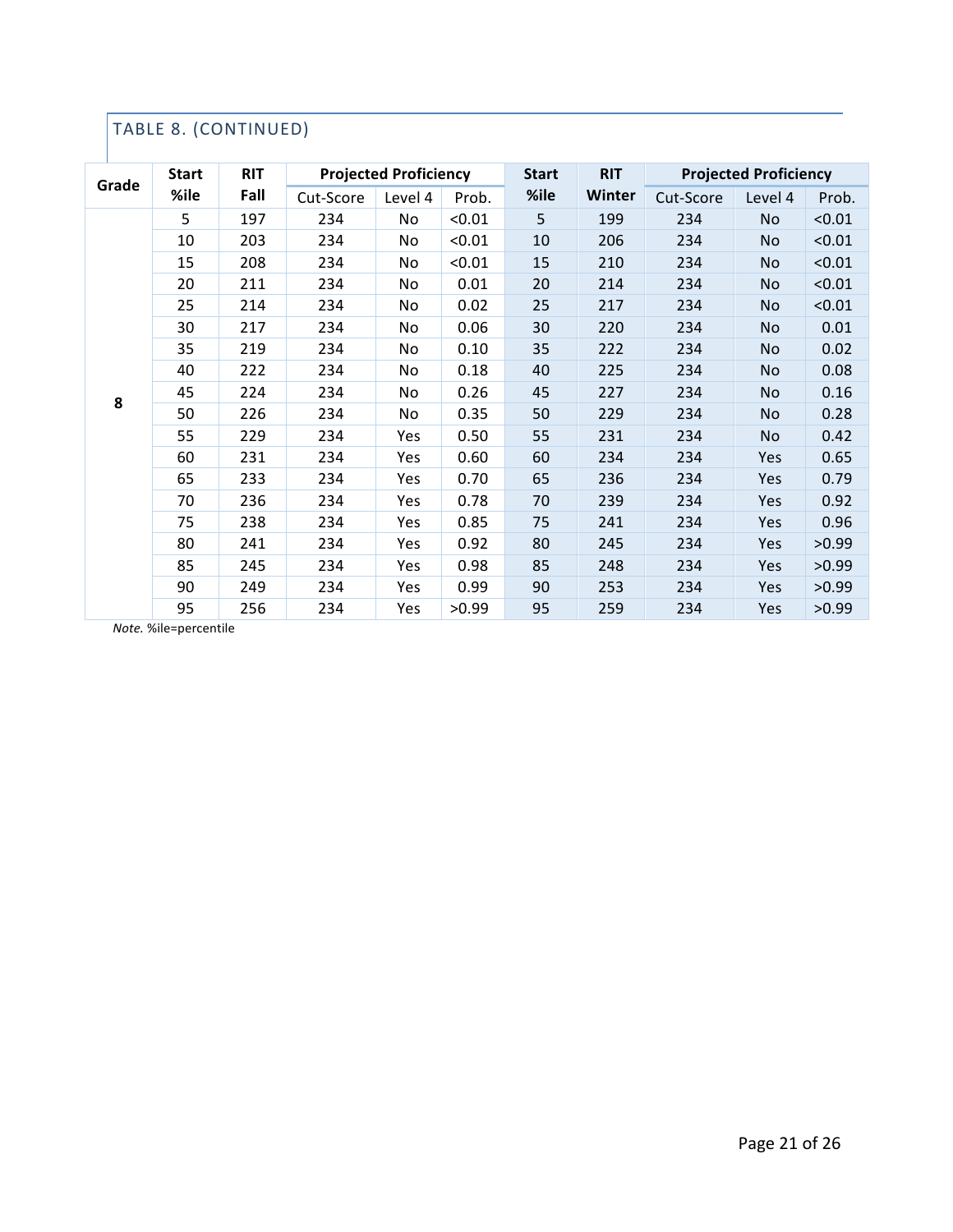# **Summary and Discussion**

This study produced a set of cut scores on MAP reading and math tests for Grades 2 to 8 that correspond to each LEAP performance level. By using matched score data from a sample of students from Louisiana, the study demonstrates that MAP scores can accurately predict whether a student could be proficient or above on the basis of his/her MAP scores. This study also used the 2015 NWEA norming study results to project a student's probability to meet proficiency based on that student's prior MAP scores in fall and winter. These results will help educators predict student performance in LEAP tests as early as possible and identify those students who are at risk of failing to meet required standards so that they can receive necessary resources and assistance to meet their goals.

While concordance tables can be helpful and informative, they have general limitations. First, the concordance tables provide information about score comparability on different tests, but the scores cannot be assumed to be interchangeable. In the case for LEAP and MAP tests, as they are not parallel in content, scores from these two tests should not be directly compared. Second, while the sample data used in this study were collected from 43 schools in Louisiana, caution should be exercised when generalizing the results to test takers who differ significantly from this sample. Finally, caution should be exercised if the concorded scores are used for a subpopulation. NWEA will continue to gather information about LEAP performance from other schools in Louisiana to enhance the quality and generalizability of the study.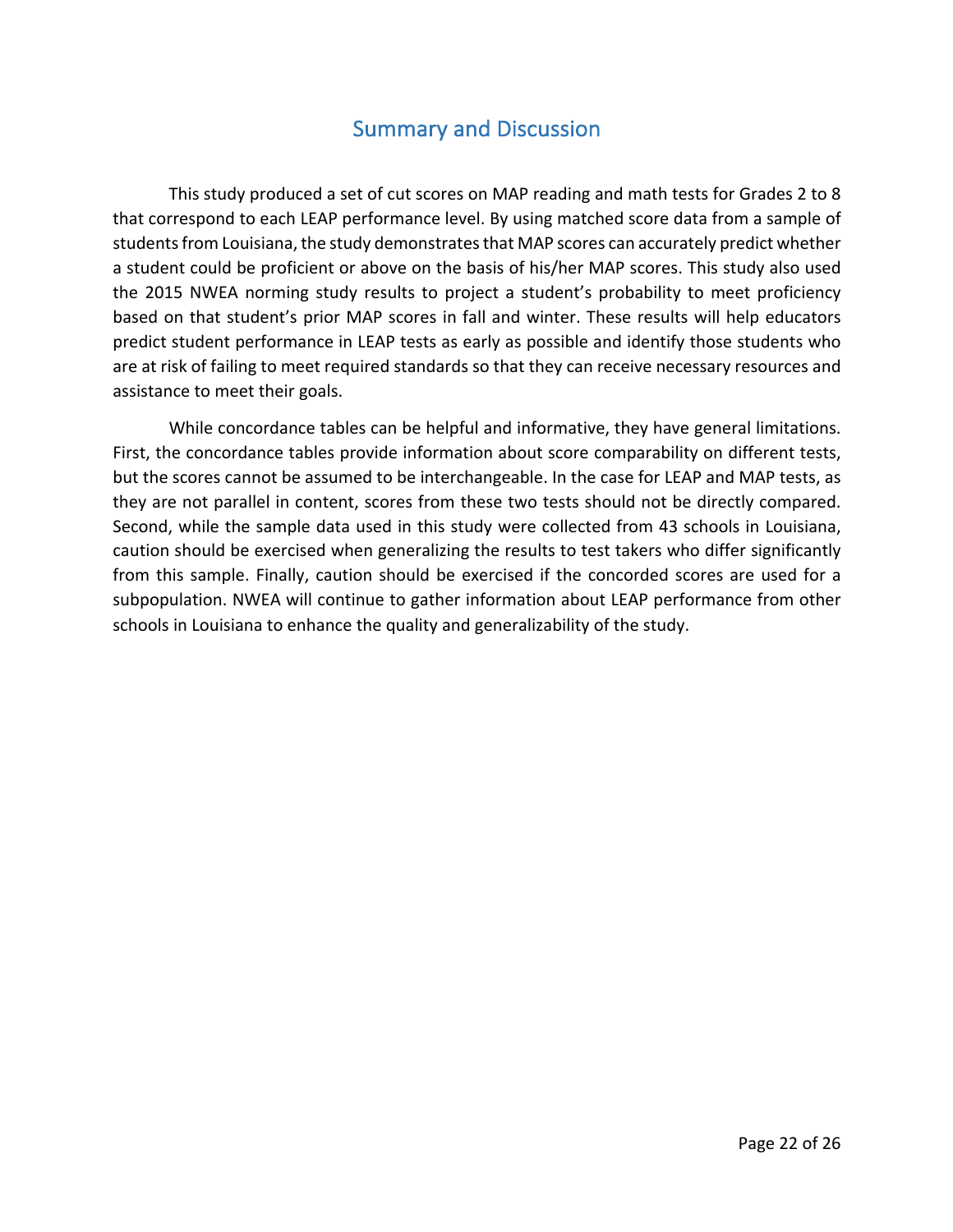# References

- Hanson, B. A., Harris, D. J., Pommerich, M., Sconing, J. A., & Yi, Q. (2001). Suggestions for the *evaluation and use of concordance results*. (ACT Research Report No. 2001-1). Iowa City, IA: ACT, Inc.
- Kolen, M. J., & Brennan, R. L. (2004). *Test equating, scaling, and linking*. New York: Springer.
- Pommerich, M., Hanson, B., Harris, D., & Sconing, J. (2004). Issues in conducting linkage between distinct tests. *Applied Psychological Measurement*, 28(4), 247-273.
- Thum Y. M., & Hauser, C. H. (2015). *NWEA 2015 MAP Norms for Student and School Achievement* Status and Growth. NWEA Research Report. Portland, OR: NWEA.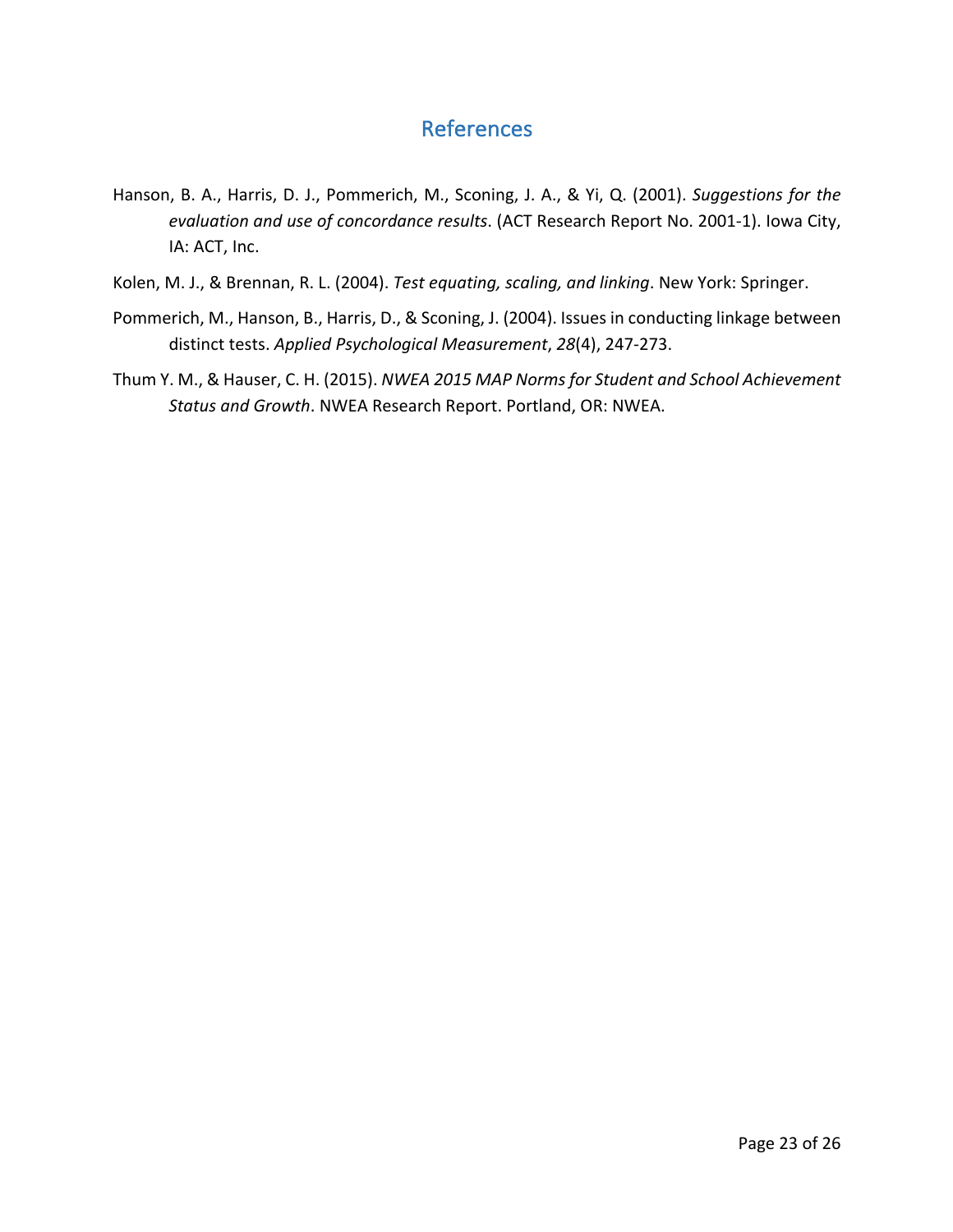# Appendix

# Data and Analysis

#### Data

Data used in this study were collected from 43 schools in Louisiana. The sample contained matched LEAP and MAP reading scores of 15,711 students in Grades 3 to 8 and matched LEAP and MAP math scores of 15,718 students in Grades 3 to 8 who completed both MAP and LEAP in the spring of 2016.

To understand the statistical characteristics of the test scores, descriptive statistics are provided in Table A1 below. As Table A1 indicates, the correlation coefficients between MAP reading and LEAP ELA scores range from 0.76 to 0.82, and the correlation coefficients between MAP and LEAP math scores range from 0.75 to 0.88. In general, all these correlations indicate a strong relationship between MAP and LEAP test scores.

|                |                |      |             |             | <b>LEAP</b> |            |            |             | <b>MAP</b> |     |            |
|----------------|----------------|------|-------------|-------------|-------------|------------|------------|-------------|------------|-----|------------|
| <b>Subject</b> | Grade          | N    | $\mathbf r$ | <b>Mean</b> | <b>SD</b>   | <b>Min</b> | <b>Max</b> | <b>Mean</b> | <b>SD</b>  | Min | <b>Max</b> |
|                | 3              | 2756 | 0.76        | 737.34      | 36.05       | 650        | 850        | 195.79      | 16.05      | 141 | 236        |
|                | $\overline{4}$ | 2756 | 0.79        | 742.94      | 32.10       | 650        | 850        | 202.60      | 16.34      | 144 | 247        |
| ELA/           | 5              | 2605 | 0.75        | 741.59      | 30.58       | 650        | 840        | 207.75      | 16.18      | 148 | 243        |
| <b>Reading</b> | 6              | 2632 | 0.73        | 743.17      | 27.72       | 662        | 850        | 211.27      | 15.60      | 144 | 260        |
|                | 7              | 2461 | 0.75        | 743.39      | 33.90       | 650        | 850        | 214.71      | 15.87      | 147 | 256        |
|                | 8              | 2501 | 0.76        | 747.04      | 31.21       | 650        | 850        | 218.20      | 15.92      | 145 | 258        |
|                | 3              | 2743 | 0.84        | 749.72      | 35.04       | 650        | 850        | 199.35      | 13.72      | 139 | 239        |
|                | 4              | 2772 | 0.85        | 746.00      | 33.69       | 653        | 850        | 207.82      | 15.37      | 134 | 255        |
| <b>Math</b>    | 5              | 2635 | 0.85        | 739.75      | 32.09       | 650        | 850        | 215.44      | 17.03      | 142 | 272        |
|                | 6              | 2656 | 0.84        | 737.00      | 27.95       | 650        | 850        | 219.01      | 16.30      | 142 | 275        |
|                | 7              | 2468 | 0.84        | 737.17      | 27.01       | 650        | 850        | 223.75      | 18.42      | 151 | 270        |
|                | 8              | 2444 | 0.83        | 739.24      | 33.51       | 650        | 850        | 227.53      | 17.22      | 149 | 267        |

#### TABLE A1. DESCRIPTIVE STATISTICS OF THE SAMPLE DATA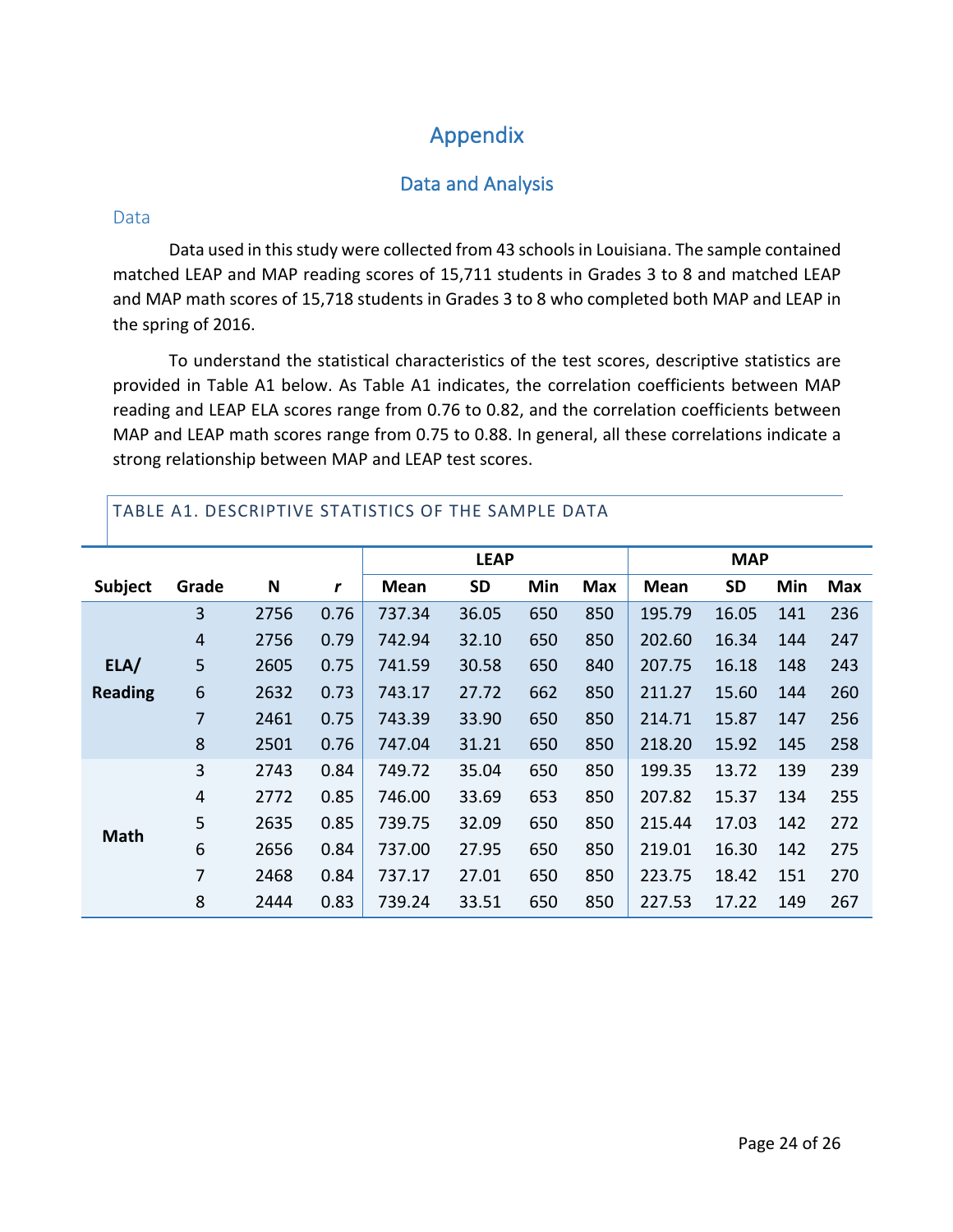#### Equipercentile Linking Procedure

The equipercentile procedure  $(e.g.,$  Kolen & Brennan, 2004) was used to establish the concordance relationship between LEAP and MAP scores for grades 3 to 8 in ELA/reading and math. This procedure matches scores on the two scales that have the same percentile rank (i.e., the proportion of scores at or below each score).

Suppose we need to establish the concorded scores between two tests.  $x$  is a score on Test X (e.g., LEAP). Its equipercentile equivalent score on Test Y (e.g., MAP),  $e_y(x)$ , can be obtained through a cumulative-distribution-based linking function defined in Equation  $(A1)$ :

$$
e_y(x) = G^{-1}[P(x)]
$$
 (A1)

where  $e_v(x)$  is the equipercentile equivalent of scores on LEAP on the scale of MAP,  $P(x)$  is the percentile rank of a given score on Test X.  $G^{-1}$  is the inverse of the percentile rank function for scores on Test Y which indicates the scores on Test Y corresponding to a given percentile. Polynomial loglinear pre-smoothing was applied to reduce irregularities of the frequency distributions as well as equipercentile linking curve.

#### Consistency Rate of Classification

Consistency rate of classification accuracy, expressed in the form of a rate between 0 and 1, measures the extent to which MAP scores (and the estimated MAP cut scores) accurately predicted whether students in the sample would pass (i.e., Level 4 or higher) on LEAP tests.

To calculate consistency rate of classification, sample students were designated "Below LEAP cut" or "At or above LEAP cut" based on their actual LEAP scores. Similarly, they were also designated as "Below MAP cut" or "At or above MAP cut" based on their actual MAP scores. A 2way contingency table was then tabulated (see Table A2), classifying students as "Mastery" on the basis of LEAP cut score and concordant MAP cut score. Students classified in the *true positive* (TP) category were those predicted to be Pass based on the MAP cut scores and were also classified as Pass based on the LEAP cut scores. Students classified in the *true negative* (TN) category were those predicted to be Not Pass based on the MAP cut scores and were also classified as Not Pass based on the LEAP cut scores. Students classified in the *false positive* (FP) category were those predicted to be Pass based on the MAP cut scores but were classified as Not Pass based on the LEAP cut scores. Students classified in the *false negative* (FN) category were those predicated to be Not Pass based on the MAP cut scores but were classified as Pass based on the LEAP cut scores. The overall consistency rate of classification was computed as the proportion of correct classifications among the entire sample by (TP+TN) / (TP+TN+FP+FN).